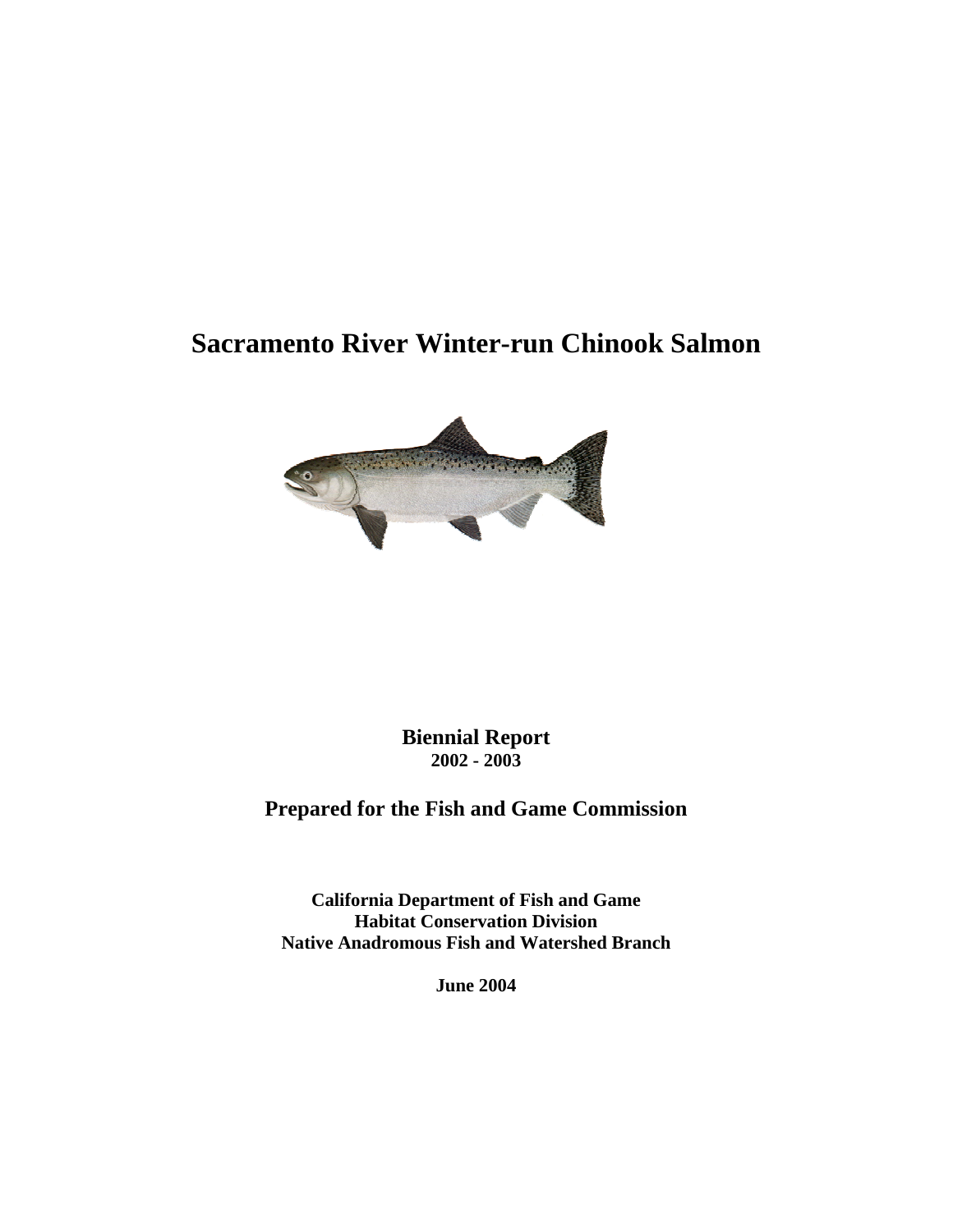## **TABLE OF CONTENTS**

| <b>CENTRAL VALLEY-WIDE RESTORATION PROGRAMS11</b>      |
|--------------------------------------------------------|
|                                                        |
| CENTRAL VALLEY PROJECT IMPROVEMENT ACT PROGRAM 12      |
|                                                        |
|                                                        |
| EFFORTS TO REDUCE INCIDENTAL TAKE AT THE CVP/SWP DELTA |
| COLEMAN NATIONAL FISH HATCHERY RE-EVALUATION  14       |
|                                                        |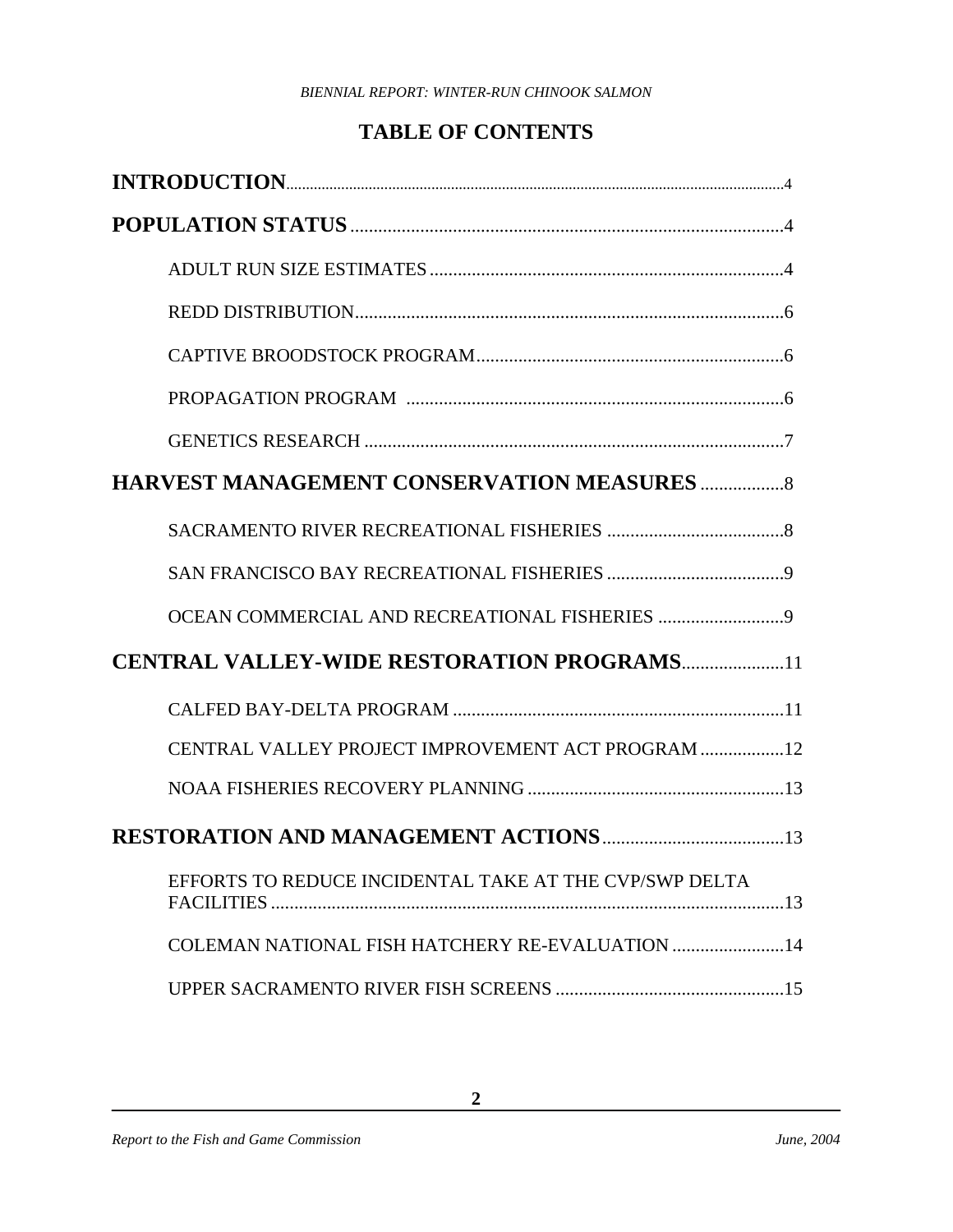# **TABLE OF CONTENTS (CONT'D)**

## **RESTORATION AND MANAGEMENT ACTIONS (CONT'D)**

| ANDERSON-COTTONWOOD IRRIGATION DISTRICT FISH LADDER AND    |  |
|------------------------------------------------------------|--|
|                                                            |  |
|                                                            |  |
| <b>UPPER SACRAMENTO RIVER WATER TEMPERATURE CONTROL 16</b> |  |
| RED BLUFF DIVERSION DAM PROJECT ALTERNATIVES 17            |  |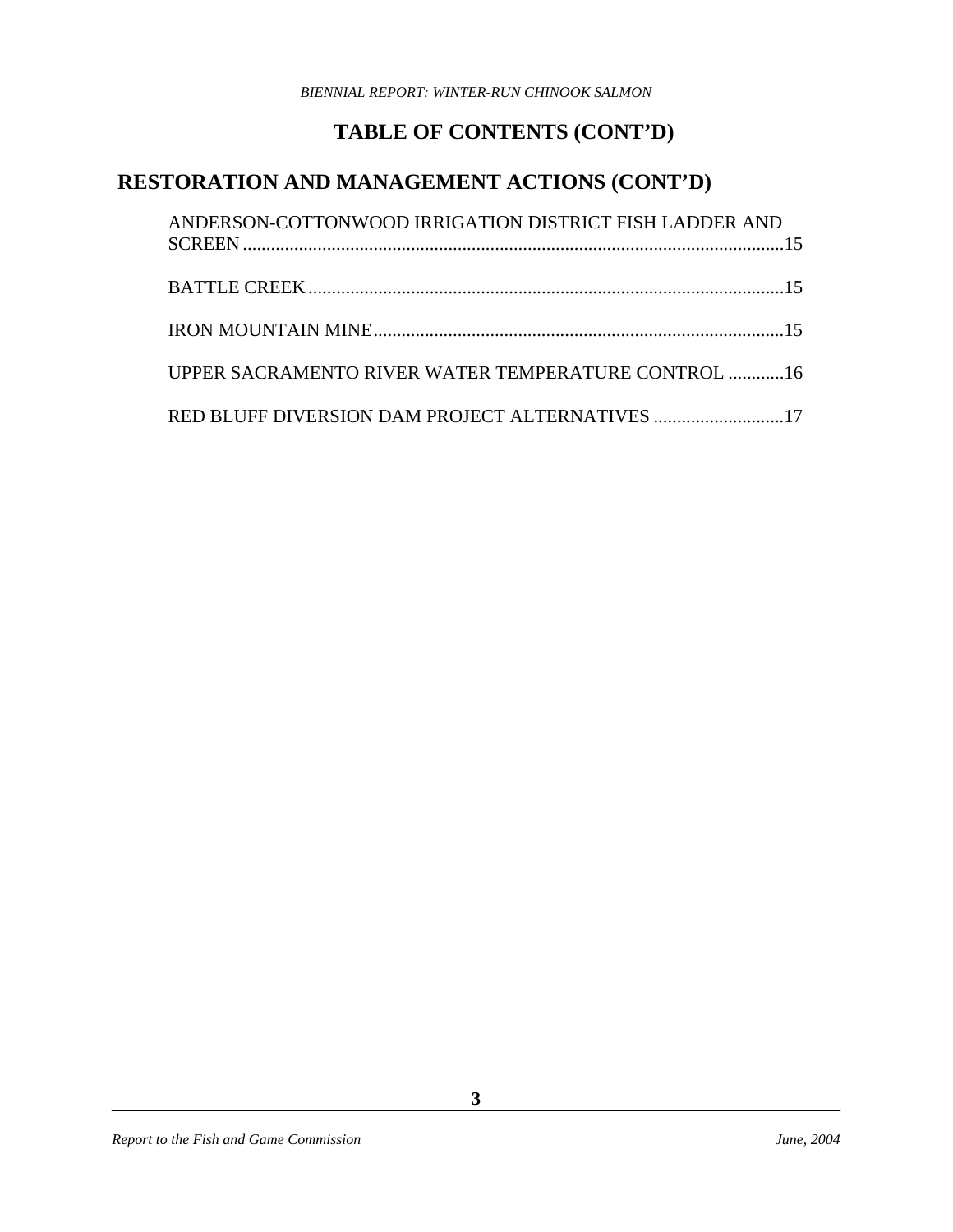# **INTRODUCTION**

The Sacramento River winter-run Chinook salmon was listed as endangered under the California Endangered Species Act on September 22, 1989. Since that time, the Department of Fish and Game (Department) has submitted annual reports to the Fish and Game Commission, summarizing the population status and management and recovery actions taken each year. Beginning in 2000, the reporting frequency was changed to a biennial basis. This report summarizes winter-run population status, harvest management conservation measures, research, Central Valley-wide restoration programs, and restoration and management actions for 2002 and 2003.

The Department remains strongly committed to the protection and recovery of the Sacramento River winter-run Chinook. In the summer of 2001, the Department formed an internal Winterrun Technical Team to improve winter-run science and management. The mission of the team includes identification of winter-run monitoring, research, and management needs; exchange of technical information; and development of scientifically-based recommendations for winter-run management. The Department plans to develop a technically based management approach that includes appropriate monitoring and analysis to support a progressive adaptive management program for the entire life cycle of winter-run Chinook.

The Department is also participating in the NOAA Fisheries recovery planning process for the Central Valley domain, which was initiated in 2003. Over the next two years, DFG will participate on the Technical Recovery Team that will identify population delisting criteria, factors for decline, limiting factors, early actions for recovery, and research, monitoring, and evaluation needs for winter-run Chinook, as well as spring-run Chinook and steelhead.

# **POPULATION STATUS**

## **ADULT RUN SIZE ESTIMATES**

In 2002 and 2003, the Sacramento River winter-run Chinook salmon population showed some continuing recovery from the extremely low returns observed in the early 1990's. However, the population remains well below draft recovery goals established for the run. Draft recovery goals  $\frac{1}{2}$  $\frac{1}{2}$  $\frac{1}{2}$  (defined in NMFS<sup>1</sup> 1997) include a mean annual spawning abundance of 10,000 females over any 13 consecutive years.

### **ESTIMATES BASED ON CARCASS SURVEY DATA**

Since 1996, the Department has conducted an annual carcass survey for winter-run Chinook in the upper Sacramento River (Snider et al. 1997; Snider et al. 1998; Snider et al. 1999; Snider et al. 2000; Snider et al. 2001; Snider et al. 2002). Until 2001, carcass survey data were used to study the age and sex composition of the spawner population, pre-spawning mortality, and temporal and spatial distribution of spawning activity, but fish counts at Red Bluff Diversion

 $\overline{a}$ 

<span id="page-3-0"></span><sup>&</sup>lt;sup>1</sup> National Marine Fisheries Service (NMFS) is currently NOAA Fisheries.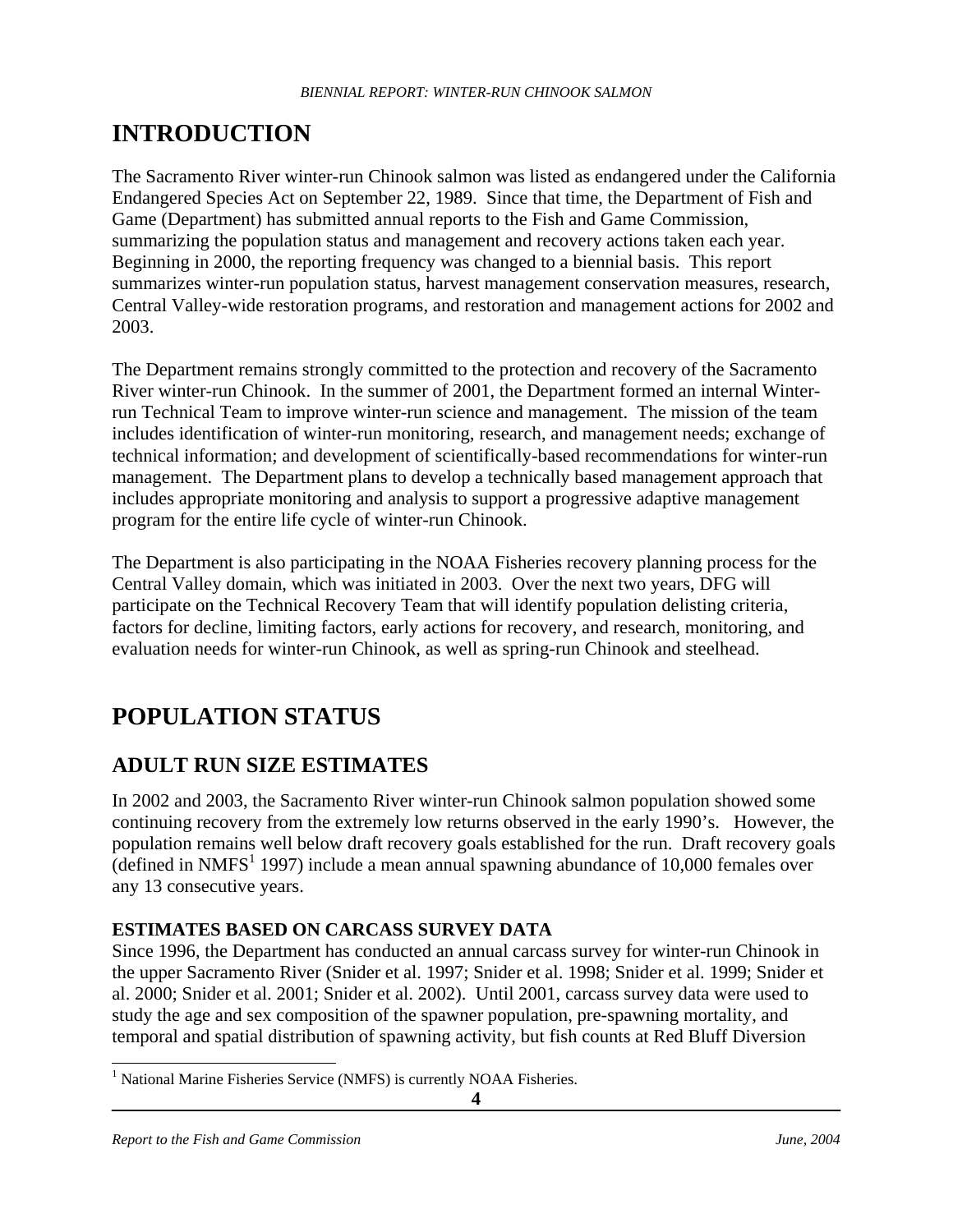Dam (RBDD) were used to estimate annual winter-run escapement. In 2001, after evaluation by the Department's Winter-run Technical Team, the Department recommended use of the carcass survey data to estimate winter-run escapement.

In 2003, calculation of the escapement estimate from carcass survey data followed a different methodology than in prior years. The number of adult females was estimated using only the adult female data from the carcass survey and applying the Jolly-Seber model. The number of adult males was then derived from the adult female estimate, using the male-to-female sex ratio for the winter-run population observed by the USFWS at the Keswick Dam trapping station. The number of grilse was estimated based on the ratio of adults to grilse found in fresh fish sampled in the carcass survey. In prior years, the carcass survey estimated adults without separating the sexes.

Estimates of winter-run escapement in 2001, 2002 and 2003, calculated based on the carcass survey data, are shown below. These estimates include naturally spawning winter-run Chinook in the upper Sacramento River, of both wild and hatchery origin, but do not include fish trapped at Keswick Dam and retained for hatchery broodstock. Estimates are based on the application of the Jolly-Seber model.

| Year | <b>Grilse</b><br><b>Adults</b> |       | <b>Total</b> |
|------|--------------------------------|-------|--------------|
| 2001 | 787                            | 7,333 | 8,120        |
| 2002 | 412                            | 6,948 | 7,360        |
| 2003 | 535                            | 7,598 | 8,133        |

### **ESTIMATES BASED ON RED BLUFF DIVERSION DAM COUNTS**

From 1967 to the present, annual winter-run escapement has been estimated based on counts made at Red Bluff Diversion Dam (RBDD). These data can be used to evaluate long-term trends in the winter-run population. Estimated run sizes based on counts at RBDD since 1967 are shown in Table 1 and Figure 1. Run size estimates based on RBDD counts from 1986 through 1999 have been revised since the previous winter-run annual reports, based on a quality control program conducted by the Department's Northern California - North Coast Region.

In 2002, the estimated number of winter-run Chinook salmon passing RBDD was 9,169. Approximately 17% of this estimate consisted of two-year-old fish, or grilse. In 2003, the estimated number of winter-run Chinook passing RBDD was 9,757. Approximately 37% of this estimate consisted of two-year-old fish. The 2002 and 2003 estimates are the highest since the early 1980's, and indicate continued recovery from the extremely low population levels in the early 1990's.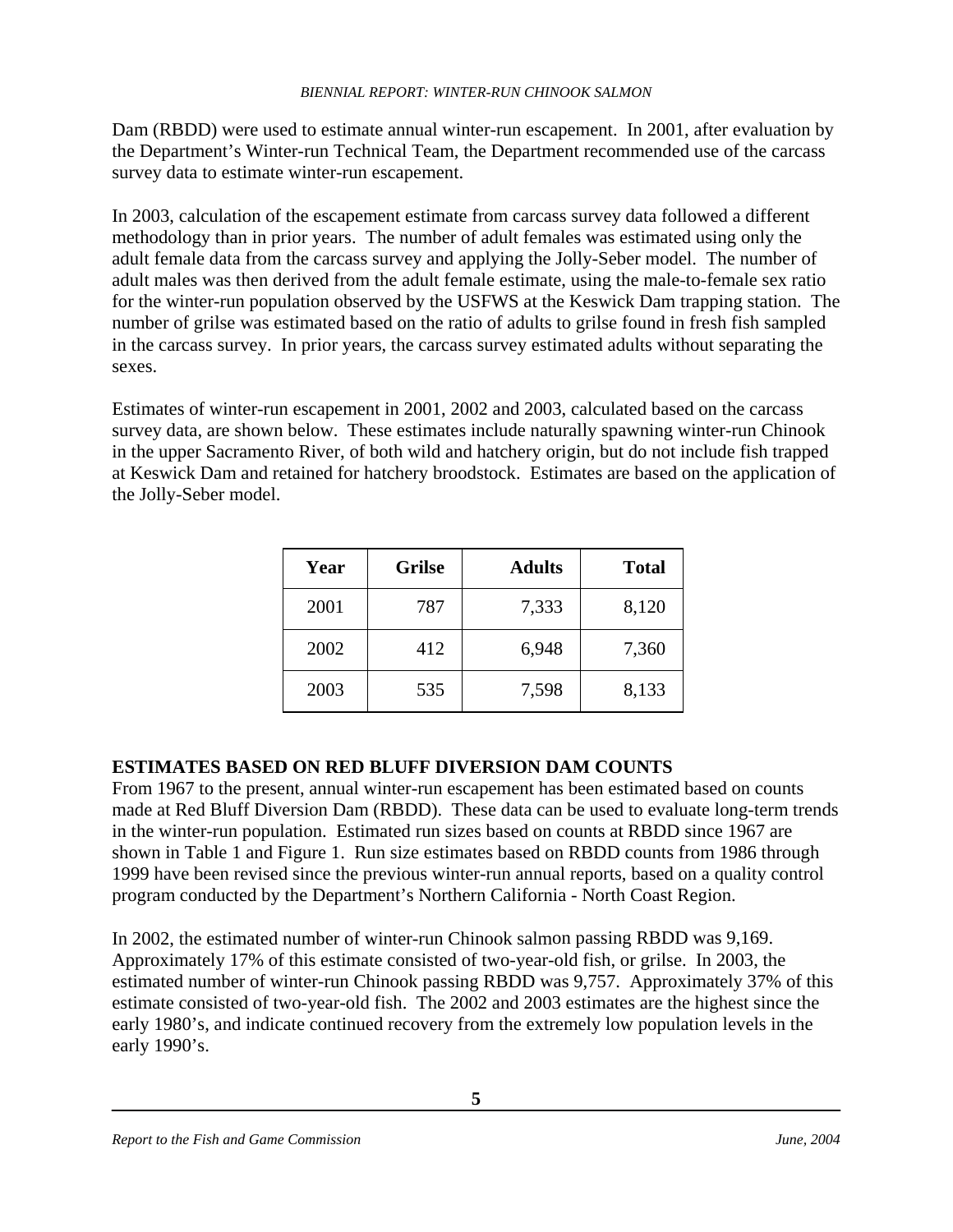## **REDD DISTRIBUTION**

The distribution of spawning winter-run Chinook salmon was monitored by weekly aerial redd surveys in the upper Sacramento River, conducted from April 26 through August 20, 2002, and May 20 through August 6, 2003 (Department of Fish and Game, Northern California - North Coast Region). In 2002, a total of 610 redds was observed; 98.2% of these redds were observed in the upper reaches of the survey area from Keswick Dam (River Mile 302) to the Airport Road Bridge (River Mile 284). In 2003, a total of 878 redds was observed; 99.3% of these redds were observed in the upper reaches from Keswick Dam to the Airport Road Bridge. In 2002, one redd was observed downstream of Red Bluff Diversion Dam (River Mile 243); in 2003, three redds were observed below this point (Table 2). These data indicate a significant upstream shift in the distribution of winter-run spawning in recent years. Since the construction of new fish ladders at Anderson-Cottonwood Irrigation District (ACID) Dam in 2001, a greater proportion of the population has spawned in the reach between Keswick Dam and ACID than in previous years.

## **CAPTIVE BROODSTOCK PROGRAM**

The Winter-run Captive Broodstock Program (WRCBP) was initiated in 1991 when the adult run size was estimated at only 191 fish and it was recognized that it might become impossible to secure wild adults for an artificial propagation program. This experimental program was designed as a hedge against the potential of a catastrophic cohort failure or extinction of the run in the wild. It was planned to be in operation for 10 years.

Since its inception, the program has housed captive fish in at least two separate facilities in order to reduce the potential of losing the entire broodstock to a catastrophic event. However, the project has exceeded its expected 10-year life span and recent changes have been made to facilitate the eventual close-out of the program. Originally, Steinhart Aquarium (San Francisco) and Bodega Marine Laboratory (BML, Bodega Bay) each housed a portion of the broodstock. In 1998, Livingston Stone National Fish Hatchery (LSNFH) also began holding winter-run captive broodstock. In 2001, Steinhart Aquarium terminated most of its participation in the WRCBP program. All winter-run captive broodstock previously held at Steinhart were transported to BML. Currently, winter-run captive broodstock are held at LSNFH and BML. Over the next several years, it is expected that all winter-run Chinook captive broodstock activities will be transferred to LSNFH.

## **PROPAGATION PROGRAM**

In 2002, the U.S. Fish and Wildlife Service (USFWS) collected adult winter-run Chinook at fish traps at Keswick Dam and Red Bluff Diversion Dam for use as broodstock at the Livingston Stone National Fish Hatchery (LSNFH). Winter-run Chinook broodstock were collected during the months March through July. All fish collected were assessed for phenotypic indicators of run classification and tissue samples were collected for a genetic population assignment. Ninety-six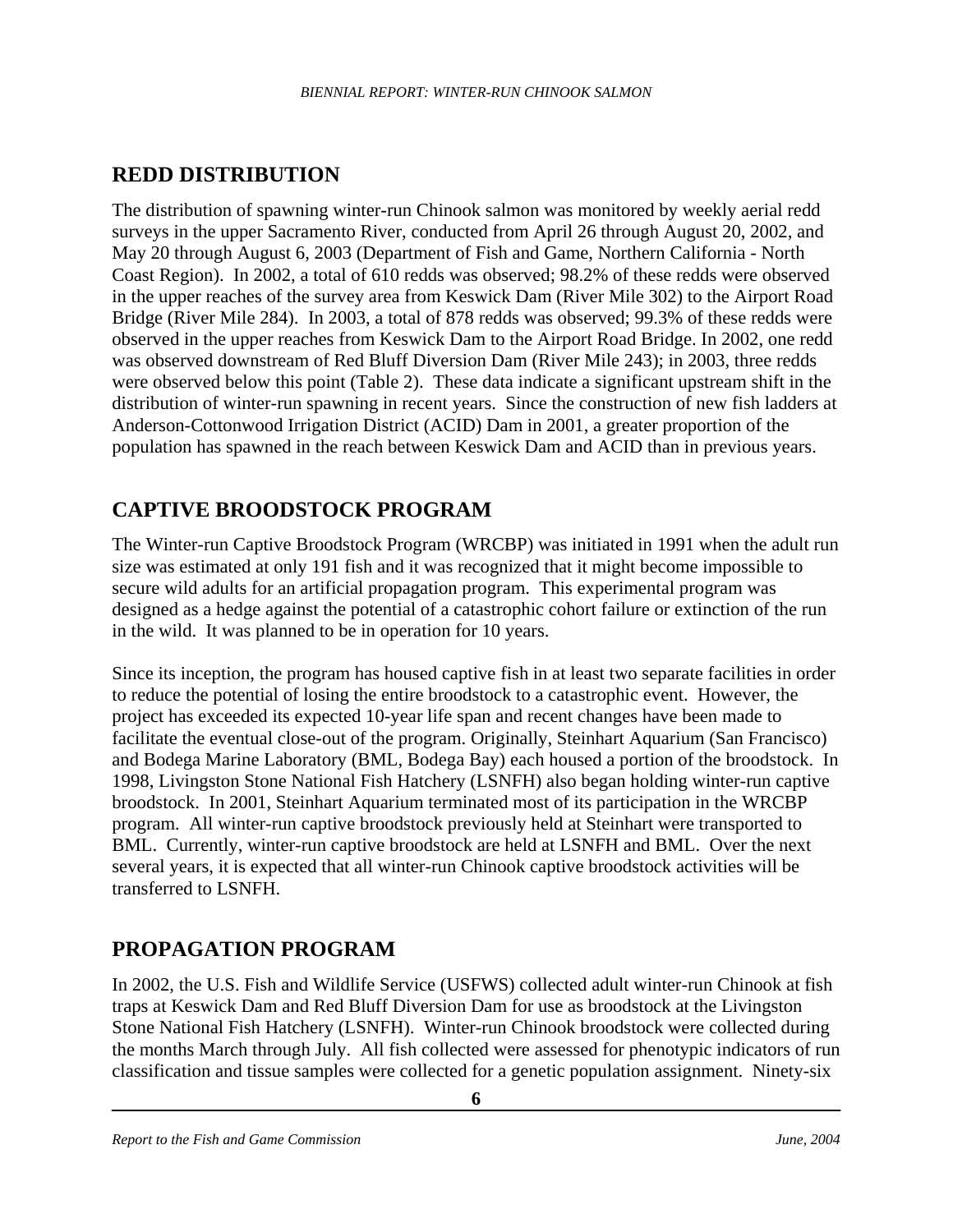adults meeting the phenotypic and genetic selection criteria were retained for broodstock. Matings were conducted by splitting eggs of each female into two or more lots and fertilizing each lot with the milt from different males. A total of 231,375 eggs were collected from 95 family groups.

An additional ninety-five adult female winter-run Chinook broodstock were transferred to LSNFH from the captive rearing program at the Bodega Marine Laboratory (BML). Eggs collected from each captive broodstock female were fertilized with milt from a separate male collected from the Sacramento River, creating 94 family groups. A total of 122,411 eggs were spawned from matings of natural and captive-origin adults. The spawning of these captivereared females marks the second year of a three year study to compare growth, development, phenotype, and survival of progeny of captive broodstock and natural origin winter-run Chinook.

On January 30, 2003, 233,613 brood year 2002 winter-run pre-smolts were released into the Sacramento River at the Caldwell Park boat launch (River Mile 299) in Redding, California. All juvenile salmon in this release group were coded-wire tagged and adipose fin-clipped.

Broodstock for brood year 2003 winter-run Chinook were collected at the fish trap at Keswick Dam from February through July 2003. Eighty-five adult Chinook salmon met the phenotypic and genetic selection criteria and were retained for broodstock at LSNFH. An additional 100 winter-run adult females were transferred to LSNFH from the captive rearing program at BML. A total of 363,910 winter-run Chinook eggs were spawned; 140,641 from captive broodstock females and 223,269 from females collected from the Sacramento River.

On February 5, 2004, 218,617 brood year 2003 winter-run pre-smolts were released into the Sacramento River at the Caldwell Park boat launch in Redding. All juvenile winter-run Chinook salmon in this release group were coded-wire tagged and adipose fin clipped. Progeny of captive broodstock matings were tagged with a unique tag code to allow future differentiation from progeny of natural broodstock.

### **GENETICS RESEARCH**

Recent studies of Central Valley Chinook salmon have employed several molecular genetic markers, including allozymes (Bartley et al. 1992; Myers et al. 1998), mitochondrial DNA (Nielsen 1995), microsatellite DNA (Nielsen et al. 1999; Banks et al. 2000), and a major histocompatibility complex (MHC) gene (Kim et al. 1999). The results of these studies have provided important insights into the genetic structure of Chinook populations in the Central Valley. Among these insights are (i) Central Valley Chinook salmon are well differentiated from coastal Chinook salmon populations, (ii) differentiation between populations in the same river with different run times has apparently occurred independently in these two areas, and (iii) within the Central Valley, major genetic units are generally congruent with adult run-time (fall, winter, and spring-run). In each of the studies, winter-run Chinook were found to be highly distinct from other Chinook runs in the Central Valley.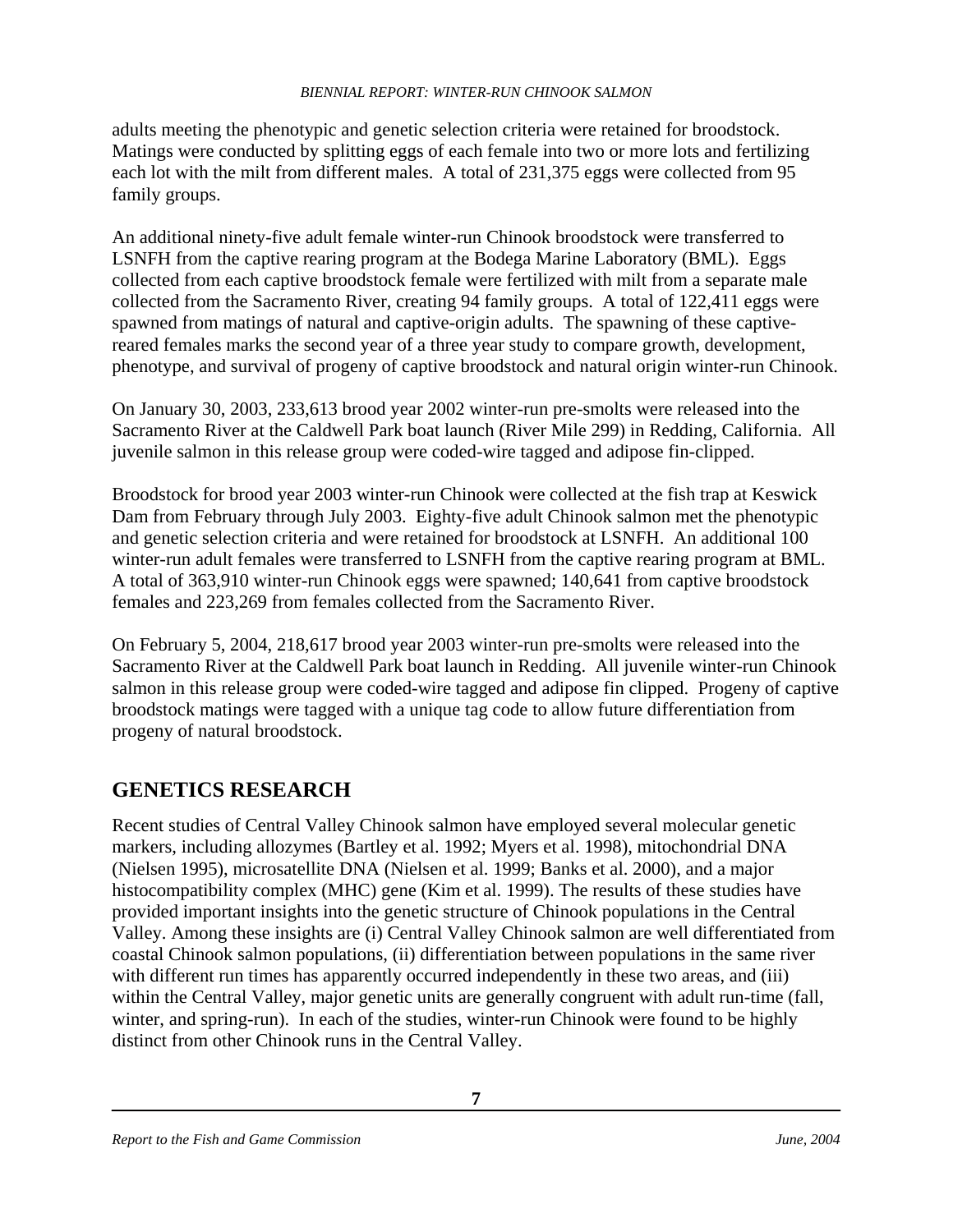Hedgecock et al. (2001) submitted a final report to the USFWS in which they described a model that they developed to estimate the effect of artificial propagation on the effective size of the natural winter-run Chinook population. This model was used by the USFWS in 2002 and 2003. Also, Arkush et al. (2002) found that inbreeding and homozygosity at an MHC gene locus in captive-broodstock origin winter-run Chinook negatively affected their resistance to disease.

NOAA Fisheries, in collaboration with the Department, is initiating a major new study of salmon population genetics in the Central Valley (Garza 2001). This project, funded by CALFED, will provide a comprehensive assessment of genetic population structure and distribution of genetic diversity for Central Valley spring, fall, late fall, and winter-run Chinook salmon. Results of the study will be used to help guide recovery and restoration efforts. A standardized population genetic database will be established, which will integrate existing data and be adequate in both geographic coverage and size to evaluate remaining questions about genetic population structure of Central Valley Chinook. The specific population parameters provided by this database will include: (i) population boundaries and times of divergence among populations, (ii) levels of gene flow between populations, and (iii) straying rates and levels of hybridization with hatcheryraised fish. In 2002 and 2003, tissue samples were collected from winter-run Chinook for analysis in this study.

# **HARVEST MANAGEMENT CONSERVATION MEASURES**

### **SACRAMENTO RIVER RECREATIONAL FISHERIES**

Angling regulations adopted by the Commission in 1990 for the mainstem Sacramento River were designed to prevent harvest of upstream migrating winter-run Chinook salmon and other depleted stocks. Based on the best available data at the time these regulations were implemented, the no-retention periods for Chinook salmon in the Sacramento River were expected to cover the entire period when adult winter-run would occur in these areas.

However, data from the Department's Central Valley Salmon and Steelhead Harvest Monitoring Project indicated that a relatively high inland sport harvest of winter-run Chinook salmon may have occurred in late December 2000 and early January 2001 in the Sacramento River, immediately prior to the no-retention period for salmon. Winter-run were identified in the harvest based on recovery of coded-wire tagged hatchery-origin fish. Based on these data, the Department requested an emergency regulation change which was approved by the Commission on October 24, 2002, and went into effect on January 1, 2003.

The emergency action prohibited the retention of Chinook salmon in the Sacramento River from Bend Bridge to the Carquinez Bridge from January 1 (formerly January 15) through July 15, and in the American River from the Jibboom Street Bridge to the mouth from January 1 (formerly January 15) through July 15. This emergency regulation, with revised reach boundaries, was made permanent by the Commission on June 20, 2003 (effective date of change: August 7, 2003). Since the revised regulation went into effect, no additional coded-wire tagged winter-run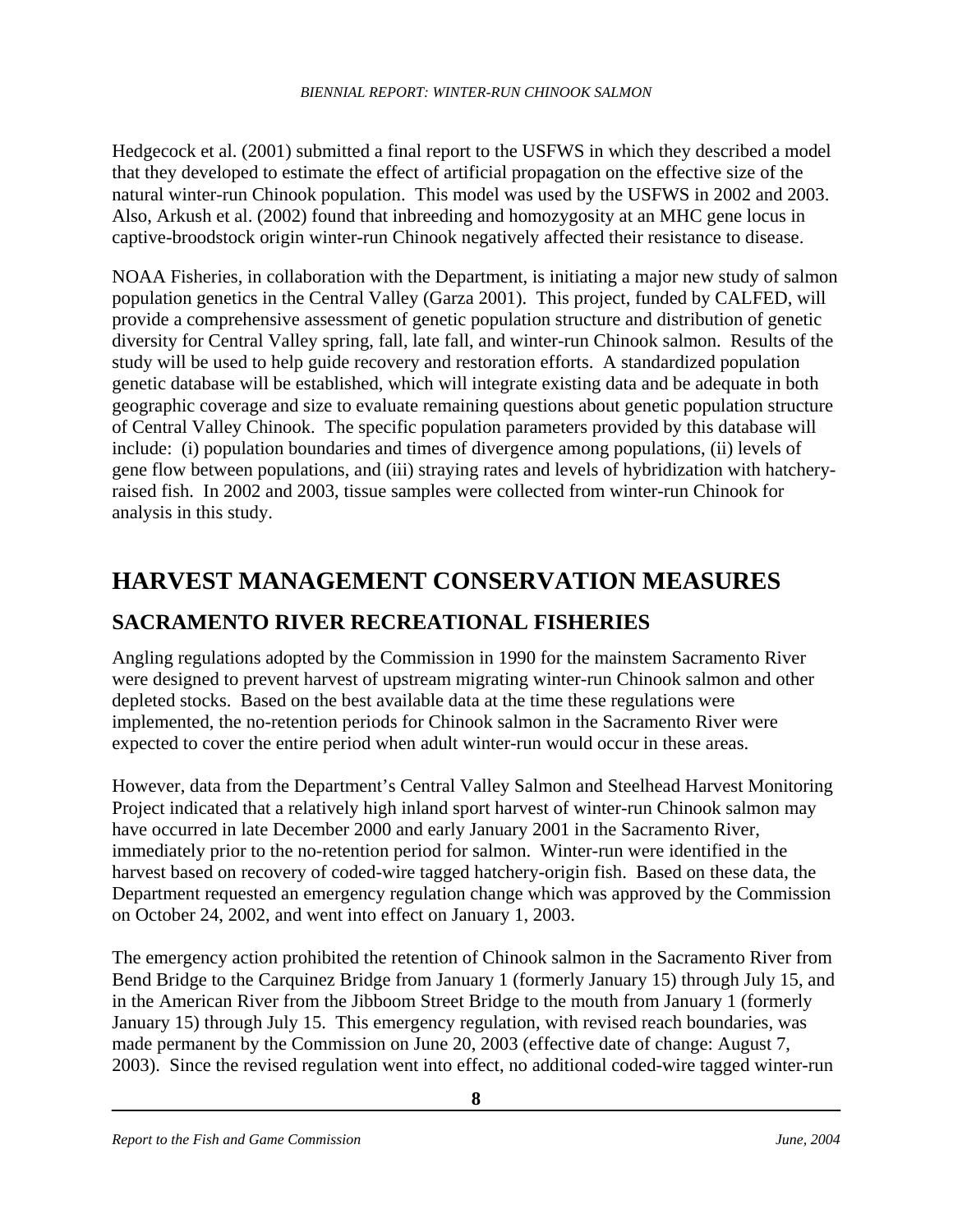have been observed in the inland sport harvest, indicating the new regulations may be adequate to protect winter-run from inland harvest.

Current sport fishing regulations for Chinook salmon in the Sacramento River are shown below:

| <b>Reach</b>                                   | <b>Open Season</b>      | <b>Bag Limit</b> |
|------------------------------------------------|-------------------------|------------------|
| Sacramento River from the Deschutes Road       | Jan. 15 through July 31 | 0 salmon         |
| Bridge to 500 feet upstream from Red Bluff     |                         |                  |
| Diversion Dam.                                 |                         |                  |
| Sacramento River from the Deschutes Road       | Aug. 1 through Jan. 14  | 2 salmon         |
| Bridge to 500 feet upstream from Red Bluff     |                         |                  |
| Diversion Dam.                                 |                         |                  |
| Sacramento River from 500 feet upstream from   | Closed to all fishing   |                  |
| Red Bluff Diversion Dam to 150 feet below the  |                         |                  |
| Lower Red Bluff (Sycamore) Boat Ramp           |                         |                  |
| Sacramento River from 150 feet below the       | July 16 through Dec. 31 | 2 salmon         |
| Lower Red Bluff (Sycamore) Boat Ramp to the    |                         |                  |
| Carquinez Bridge (includes Suisun Bay, Grizzly |                         |                  |
| Bay and all tributary sloughs).                |                         |                  |
| Sacramento River from 150 feet below the       | Jan. 1 through July 15  | 0 salmon         |
| Lower Red Bluff (Sycamore) Boat Ramp to the    |                         |                  |
| Carquinez Bridge (includes Suisun Bay, Grizzly |                         |                  |
| Bay and all tributary sloughs).                |                         |                  |

## **SAN FRANCISCO BAY RECREATIONAL FISHERIES**

Recreational ocean salmon fishery regulations apply to the area within San Francisco Bay from the Carquinez Bridge to the Golden Gate Bridge.

## **OCEAN COMMERCIAL AND RECREATIONAL FISHERIES**

The Pacific Coast Salmon Plan (FMP) was developed by the Pacific Fishery Management Council (PFMC) to manage west coast ocean salmon fisheries. The current FMP conservation objective for Sacramento winter-run Chinook is the consultation standard set out in the National Marine Fisheries Service's (NMFS) 2002 Biological Opinion (BO). The BO, which covers the 2002 and 2003 fishing seasons beginning May 1 and ending April 30, requires that commercial and recreational seasons south of Point Arena not change substantially relative to the 2000 and 2001 season. NMFS will issue a new biological opinion prior to 2004 seasons that will also specify the commercial and recreational seasons south of Point Arena. Those specifications are anticipated to be similar to those in effect since 2000.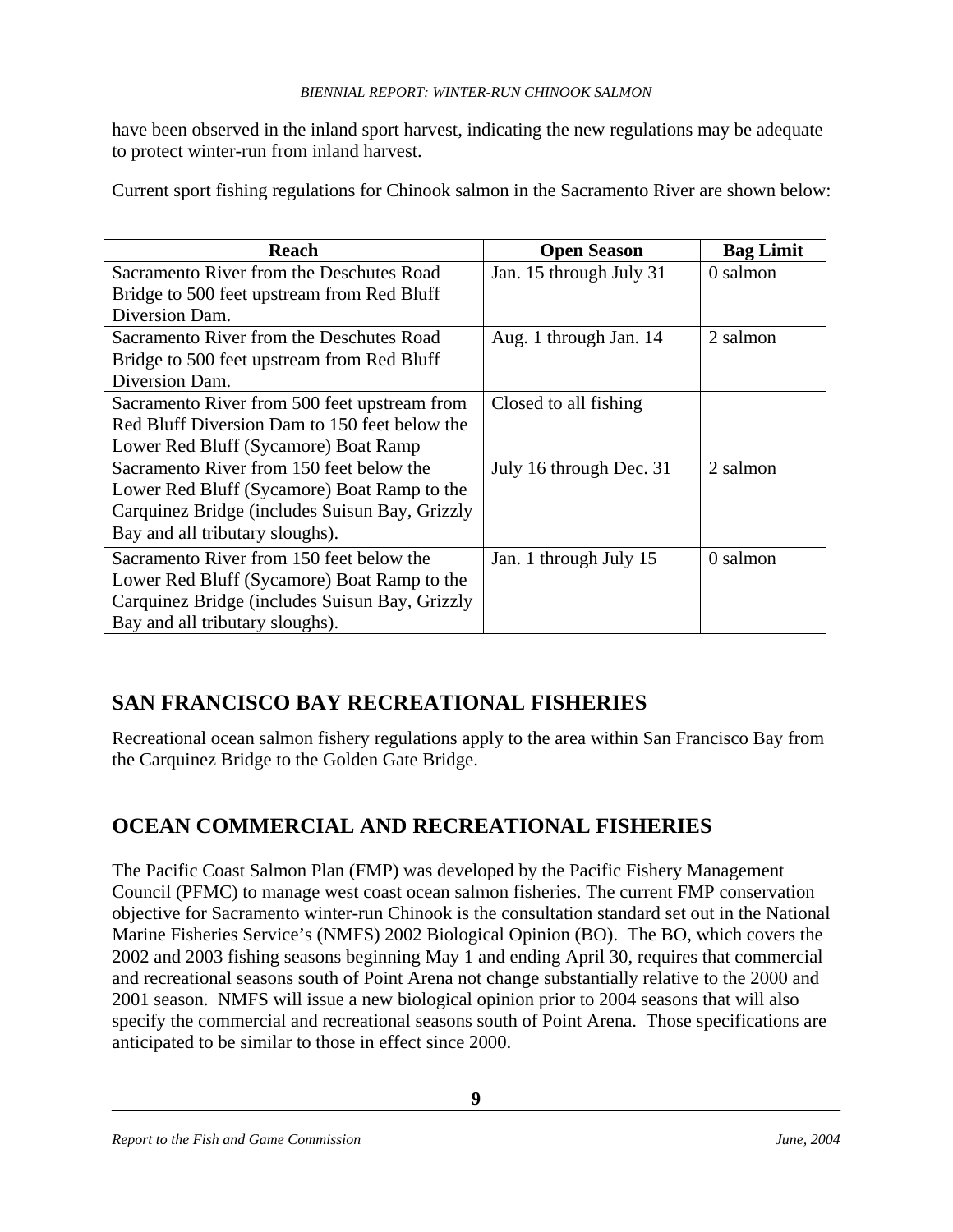Cohort analysis of recoveries of coded-wire tagged winter-run Chinook, produced at Livingston Stone National Fish Hatchery, indicate that ocean fishery impact rates occur primarily on recreationally-caught age 3 fish. Spawner reduction rates (the fraction of potential adult spawners killed by the fishery) are estimated to be 0.26, 0.23, and 0.24 for 1988, 1999, 2000 cohorts, respectively (Interagency Workgroup Report to the PFMC February 19, 2004).

### **RECREATIONAL FISHERY CONSERVATION MEASURES**

In 1969, CDFG initiated a study to estimate the contribution of Sacramento River winter-run Chinook to ocean fisheries and spawning escapement (Hallock and Reisenbichler 1980, Hallock and Fisher 1985). The study utilized 720,000 wild winter-run Chinook juveniles which were captured immediately upstream from Red Bluff Diversion Dam during September and October of 1969, 1970, and 1971, marked with a fin clip and then released back to the river. Marked fish were recovered in ocean fisheries and at RBDD. Prior to the listing of winter-run Chinook in 1989, the recreational fishery off most of California had opened in mid-February and 28% of all recoveries of the fin-clipped winter-run Chinook occurred in the February and March recreational fishery. To avoid some of this early season harvest, the opening of the recreational season was delayed by two weeks in 1992 in the area south of Point Arena (San Francisco and Monterey port areas). In 1996 and 1997, NMFS issued new biological opinions for winter-run Chinook that required further reductions in winter-run Chinook mortality. In 1997, the opening of recreational fisheries south of Point Arena was delayed to reduce fishery impacts on winterrun Chinook. In the Monterey port area, the season opener was delayed two weeks and the San Francisco port area opener was delayed four weeks. These two- and four-week delays continued in their respective ports through the 1999 season.

In 2000, the season openers in the Monterey and San Francisco port areas were each delayed an additional two weeks to increase winter-run Chinook protection. A 24-inch minimum size limit (total length) was also in effect south of Horse Mountain through May 31 (winter-run Chinook are generally smaller than abundant Central Valley fall-run Chinook) and no more than two single-point, single-shank barbless hooks could be used when fishing north of Point Conception. Special gear restrictions (e.g., circle hooks) were enacted when fishing with bait and angling by any other means than trolling, to reduce the hooking mortality of released salmon.

### **COMMERCIAL CONSERVATION MEASURES**

Recoveries of coded wire tagged winter-run Chinook produced at Livingston Stone National Fish Hatchery indicate that commercial fisheries account for only about 25% of the ocean harvest of winter-run Chinook. Measures to control the commercial take of winter-run Chinook have included prohibitions on commercial seasons below Point Arena occurring prior to May 1 or after September 30, and increased minimum size limits. Special gear restrictions were also put into effect for commercial "mooching" similar to those required for the recreational fishery, including the use of barbless circle hooks, to reduce the mortality rate of released salmon.

### **FMP OBJECTIVES FOR WINTER-RUN CHINOOK AND NMFS JEOPARDY STANDARD**

At the November 2001 PFMC meeting, NMFS proposed initiating an FMP amendment that would specify management objectives for Sacramento River winter-run and spring-run Chinook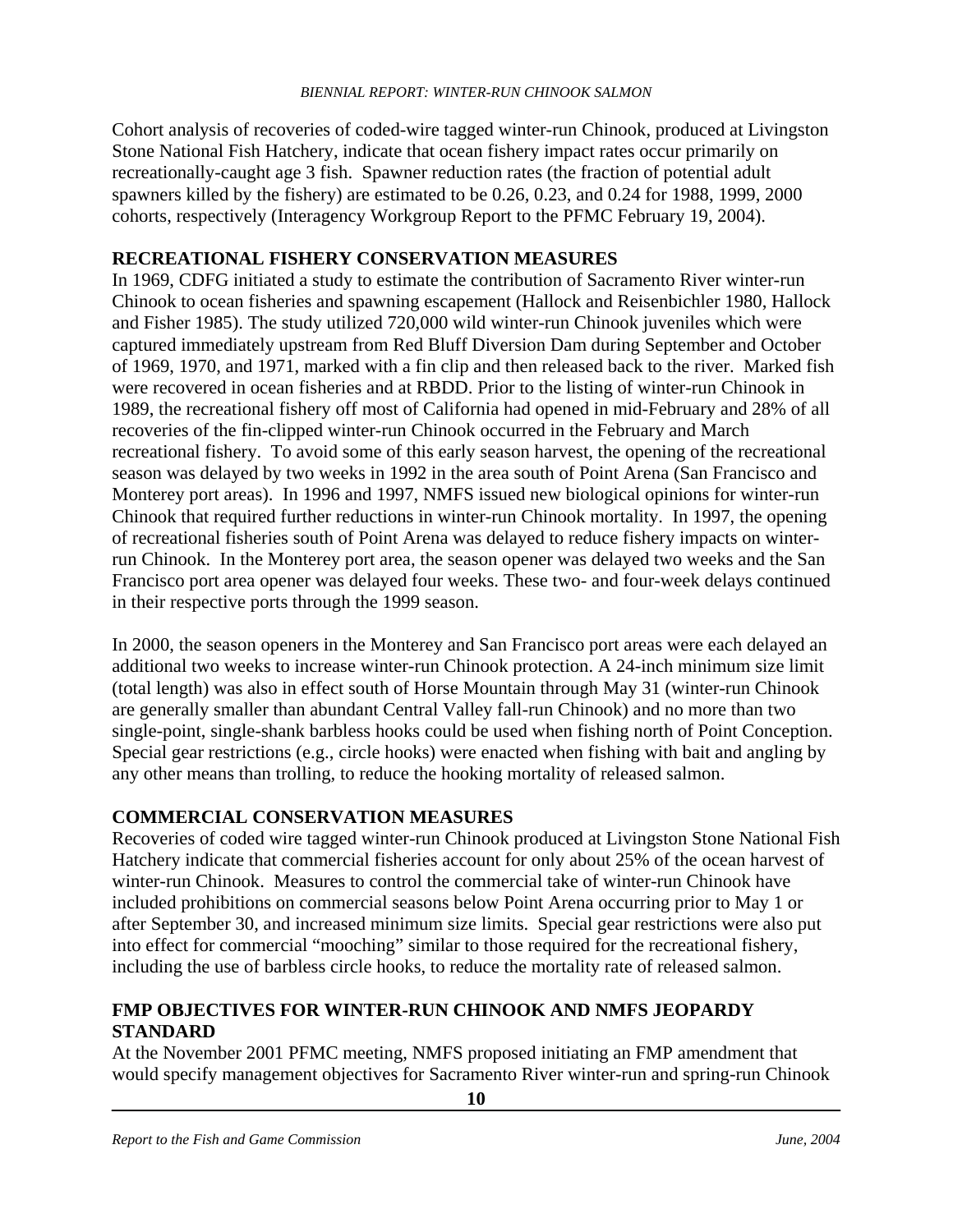stocks. The Department has been actively engaged in this effort. The interagency workgroup formed to analyze the available harvest data and develop management objective proposals delivered a progress report to the PFMC at the March 2004 meeting. The ESA consultation standards for winter-run and spring-run Chinook set out in the NMFS' 2000 and 2002 biological opinions on spring-run and winter-run Chinook are expected to be extended, with some minor modifications to the recreational season opening off San Francisco and the recreational minimum size limits prior to May 1.

# **CENTRAL VALLEY-WIDE RESTORATION PROGRAMS**

### **CALFED BAY-DELTA PROGRAM**

The CALFED Bay-Delta Program, established in May 1995, has the ambitious goal of achieving recovery of at-risk native species dependent on the Delta and Suisun Bay as the first step toward establishing large, self-sustaining populations of these species; supporting similar recovery of atrisk native species in San Francisco Bay and the watershed above the estuary; and minimizing the need for future endangered species listings by reversing downward population trends of native species that are not listed.

The CALFED Bay-Delta Program consists of several key program elements that will help achieve ecosystem restoration and species recovery. One of these elements, the Ecosystem Restoration Program (ERP), was developed to guide restoration actions and ensure attainment of ecosystem health (also called ecological integrity). The strategy described in the ERP to restore ecological integrity is based on the restoration of ecological processes that are associated with streamflow, stream channels, watersheds, and flood plains, which in turn support habitats and associated species. In addition, the CALFED Program established the Environmental Water Account (EWA), Environmental Water Program (EWP), Multi-species Conservation Strategy (MSCS), and Science programs, all designed to work in conjunction with the ERP to increase protection of listed species in the Delta, improve streamflow regimes, and ensure the application of sound scientific principles in ecosystem restoration actions.

The CALFED Program is following a three-phase process to achieve broad agreement on longterm solutions. In the first phase, the CALFED Program developed a range of alternatives, consisting of hundreds of actions. The Program conducted meetings and workshops to obtain public input, prepared a Notice of Intent and Notice of Preparation pursuant to NEPA and CEQA, and held public scoping sessions to determine the focus and content of the EIS/EIR. The first phase concluded in September 1996 with the development of a range of alternatives for achieving long-term solutions to the problems of the Bay-Delta estuary. During Phase II, the Program conducted a comprehensive programmatic environmental review process. A draft programmatic EIS/EIR and interim Phase II Report identifying three draft alternatives and program plans was released on March 16, 1998. The release of the documents was followed by a 105-day public comment period. On June 25, 1999, CALFED again released a draft programmatic EIS/EIR followed by a 90-day comment period. The final programmatic EIS/EIR was released July 21, 2000, followed by the Record of Decision (ROD) on August 28, 2000. The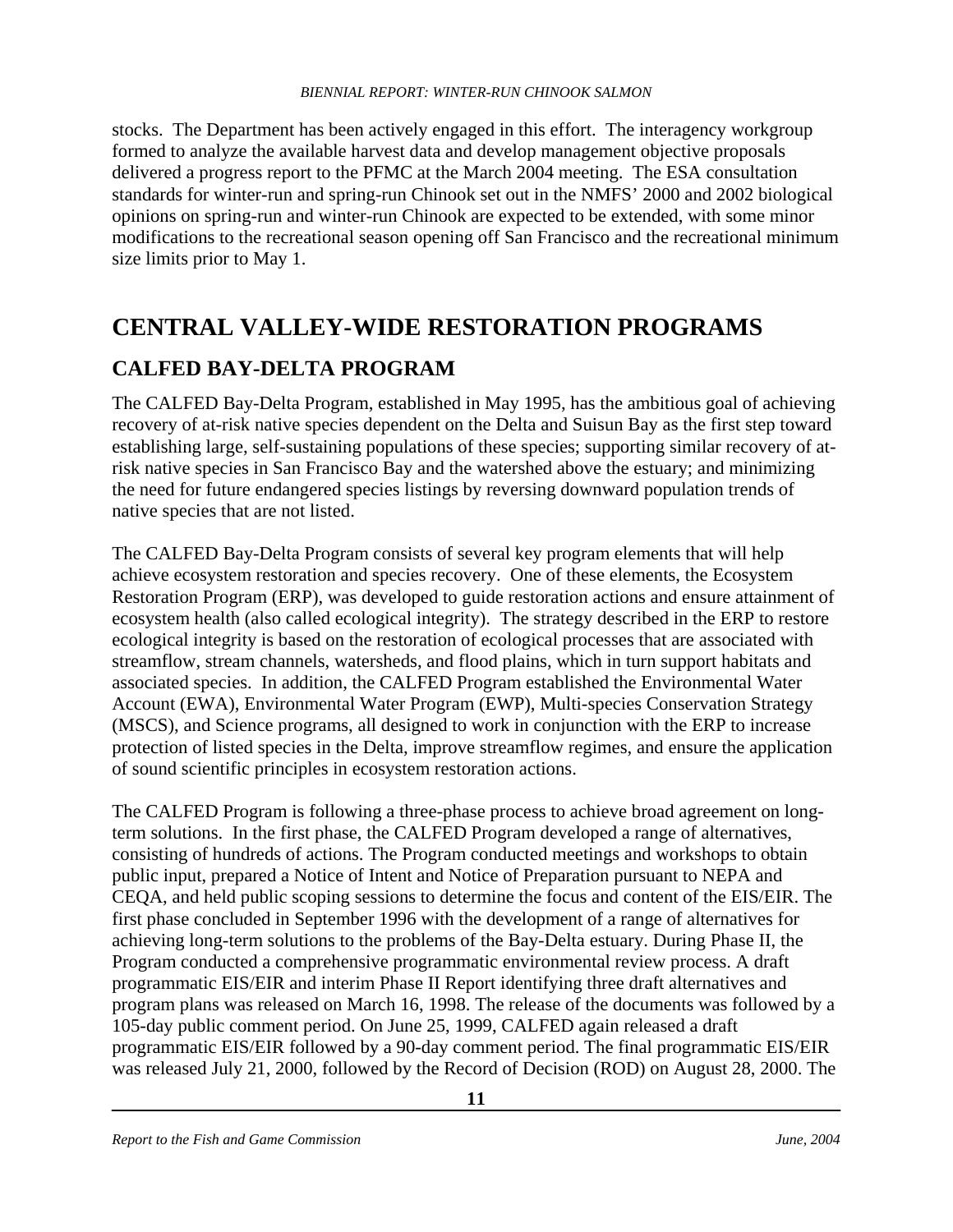ROD completed Phase II. Program implementation is occurring in Phase III.

Early implementation of CALFED ecosystem restoration projects began in 1996, even as the many elements of the CALFED Bay-Delta Program were being designed and debated. With extensive public participation, the CALFED agencies have established through the ERP and MSCS a "Single Blueprint" for restoration and species recovery within the geographic scope of the ERP. This blueprint is intended to ensure close coordination of future restoration efforts with a common goal and approach.

The ERP/MSCS has established a goal of "recovery" for winter-run Chinook salmon. Recovery is achieved when the decline of a species is arrested or reversed, threats to the species are neutralized, and the species' long-term survival is assured.

Various commitments were made in the CALFED ROD to ensure funding for ecosystem restoration. In Stage 1 (the first seven years of implementation following the ROD), CALFED plans to invest over \$1 billion in ERP projects, in accordance with the priorities established in the Strategic Plan, and in addition to funds necessary for the EWA program. The CALFED Conservation Agreement Regarding Multi-Species Conservation Strategy requires that the ERP must be funded in the amount of at least \$150 million annually through Stage 1. An additional \$50 million will be allocated annually for the EWA for the first four years. The ESA commitments described in the CALFED ROD include an operational EWA and benefits of the ERP. For the ERP, the CALFED Agencies have proposed a combination of state funding (including Proposition 204 funds), federal funding, and user fees.

The CALFED ERP has awarded more than \$476 million to date for more than 400 projects. Ecosystem restoration efforts continued to improve habitat and address the needs of key species in 2002 and 2003. Fish screening and passage projects received the highest level of funding compared to other project categories.

The CALFED ERP has funded the rotary screw trap monitoring program at Red Bluff Diversion Dam since 2001. This program provides valuable monitoring data on the timing and relative abundance of juvenile winter-run Chinook emigrating from the upper Sacramento River.

### **CENTRAL VALLEY PROJECT IMPROVEMENT ACT PROGRAM**

The Central Valley Project Improvement Act (CVPIA), enacted in 1992, amended the authority of the Central Valley Project (CVP) to include fish and wildlife protection, restoration, and mitigation as having equal priority with other CVP purposes. Section 3406 (b) of the CVPIA directs the Secretary of the Interior to develop and implement programs and actions to ensure that by 2002, the natural production of anadromous fish in Central Valley streams will be sustainable, on a long-term basis, at levels at least twice the average levels of natural production in the 1967 through 1991 baseline period.

The Anadromous Fish Restoration Program (AFRP) was established in 1995 by Section 3406(b)(1) of the CVPIA. The AFRP staff, with help from other agencies and groups,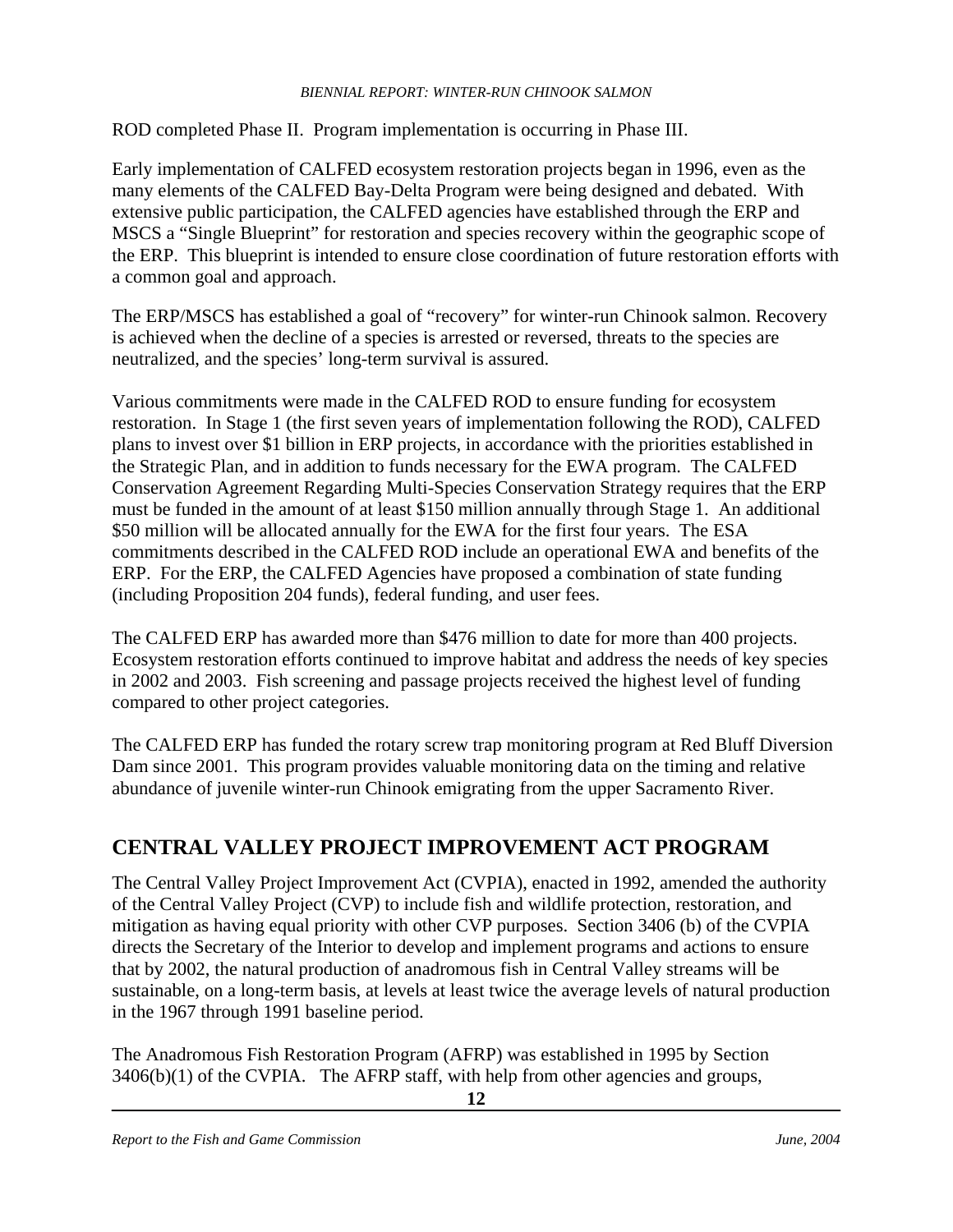established baseline production estimates for Central Valley streams for naturally produced Chinook salmon and other anadromous species. Baseline production estimates were developed using population data from 1967 through 1991. Production targets for anadromous fish were determined by doubling the baseline production estimates.

Numerous actions to improve the natural production of anadromous fish, including winter-run Chinook, have been funded by the CVPIA program since 1992. In each of fiscal years 2002 and 2003, the AFRP program provided \$2.8 million in funding for restoration projects. The AFRP has funded the Upper Sacramento River winter-run Chinook carcass survey program since 2001.

## **NOAA FISHERIES RECOVERY PLANNING**

The NOAA Fisheries initiated comprehensive recovery planning for listed salmonid species in the Central Valley in 2003. NOAA Fisheries is required under the Federal Endangered Species Act (ESA) to assess factors affecting the species, identify recovery (delisting) criteria, identify the entire suite of actions necessary to achieve these goals, and estimate the cost and time required to carry out the actions. In California, NOAA Fisheries has developed an approach, in coordination with NOAA Fisheries' Northwest Region, which is tailored to California recovery planning issues.

The Central Valley recovery planning domain includes the Sacramento River basin downstream from Keswick Dam, the Sacramento/San Joaquin Delta, and the San Joaquin River Basin, from the confluence of the Merced River downstream. This domain encompasses the Evolutionarily Significant Units (ESUs) for Sacramento River winter-run Chinook salmon, Central Valley spring-run Chinook salmon, and Central Valley steelhead.

NOAA Fisheries appointed a Central Valley Technical Recovery Team (TRT) to begin the recovery planning process in 2003, including two representatives from the Department. The team is composed of experts in salmon biology, population dynamics, conservation biology, ecology, and other relevant disciplines. The Central Valley TRT will work closely with existing technical teams, such as the CALFED Science Program.

# **RESTORATION AND MANAGEMENT ACTIONS**

### **EFFORTS TO REDUCE INCIDENTAL TAKE AT THE CVP/SWP DELTA FACILITIES**

Each year, NOAA Fisheries establishes incidental take limits for juvenile winter-run Chinook salmon at the Central Valley Project (CVP) and State Water Project (SWP) Delta export facilities, pursuant to conditions of the 1993 Winter-run Chinook Salmon Biological Opinion (as amended August 2, 1993; October 6, 1993; December 30, 1994; May 17, 1995; and August 18, 1995). The take limits are based on the estimated number of juvenile winter-run Chinook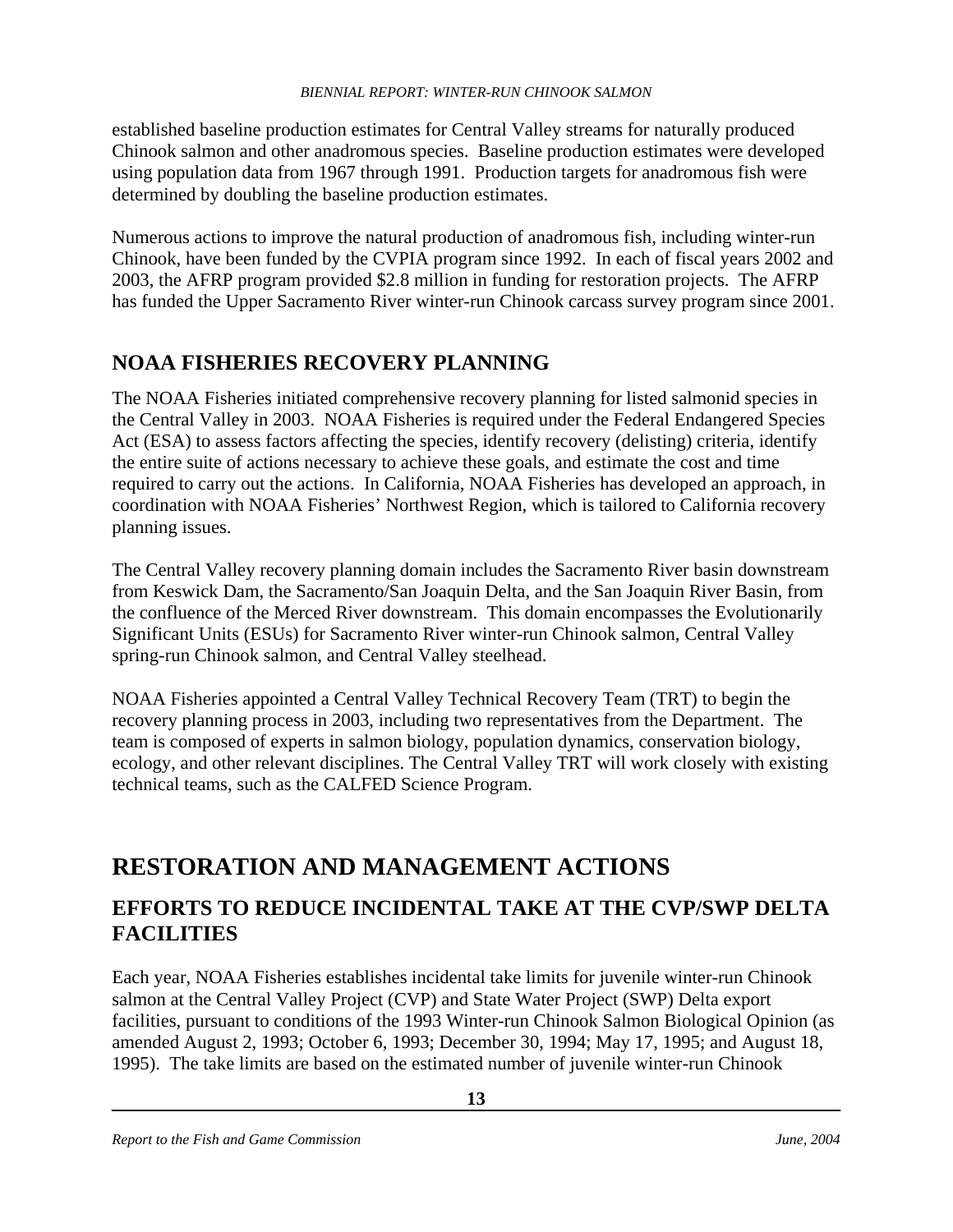entering the Delta each year. A warning or "yellow light" level is set at 1% of the estimated number of juveniles entering the Delta; an incidental take "red light" level is set at 2% of the estimated number of juveniles entering the Delta. Identification of winter-run Chinook at the water project diversions is based on a size-at-date criterion. If the take reaches the latter level, re-initiation of consultation under the ESA is mandatory.

For the period October 2001 through May 2002, the incidental take limit (red light) was set at 39,823 juveniles. Juvenile winter-run were lost at the Delta facilities from early December through late April 2002 (Figure 2). Peak losses occurred in early January and again in early March. The cumulative winter-run Chinook loss for the season was 3,338, well below the authorized incidental take limit.

For the period October 2002 through May 2003, NOAA Fisheries established a yellow light level of 21,367 juveniles and a red light limit of 42,735. Juvenile winter-run were lost at the Delta facilities from mid-December through early May (Figure 3), with peak losses occurring in late December and again in early March. The cumulative winter-run Chinook loss for 2002-2003 was 6,816, again well below the incidental take limit.

In early January 2002, high losses of older juvenile Chinook (winter-run and spring-run) coincided with a high loss of adult delta smelt, triggering an export curtailment at the SWP facility for several days for fishery protection. Again from December 27, 2002 through January 2, 2003, a curtailment was made at the SWP facility to reduce entrainment losses of older juvenile Chinook.

The Delta Cross Channel (DCC) gates can be closed for up to 45 days in the November through January period to prevent juvenile salmon from entering the DCC from the Sacramento River and passing into the interior Delta, where their survival is relatively poor. The gates also are closed when high river flow can cause scouring and increased flood risk. In 2001, the DCC gates were closed on November 21 for fish protection. With the exception of a five-day period, the gates remained closed through January 2002. In late 2002, the DCC gates were closed on December 3, and with the exception of a six-day period, remained closed through the end of January 2003. The DCC gates are always closed from February 1 through May 20.

### **COLEMAN NATIONAL FISH HATCHERY RE-EVALUATION**

The USFWS is continuing to comprehensively monitor and evaluate hatchery propagation programs at the Coleman and Livingston Stone National Fish Hatcheries. Since 1999, a key process used by the USFWS for soliciting input from agencies and stakeholders about potential hatchery impacts has been the Hatchery Reevaluation Process. A primary goal of the Reevaluation Process is to integrate operations at the Coleman National Fish Hatchery with the proposed Battle Creek Salmon and Steelhead Restoration Project. To date, substantial progress has been made through the Reevaluation Process, leading to the development and analysis of several alternative strategies for operating the hatchery facilities. To address outstanding biological uncertainties related to operating a large-scale mitigation facility in a watershed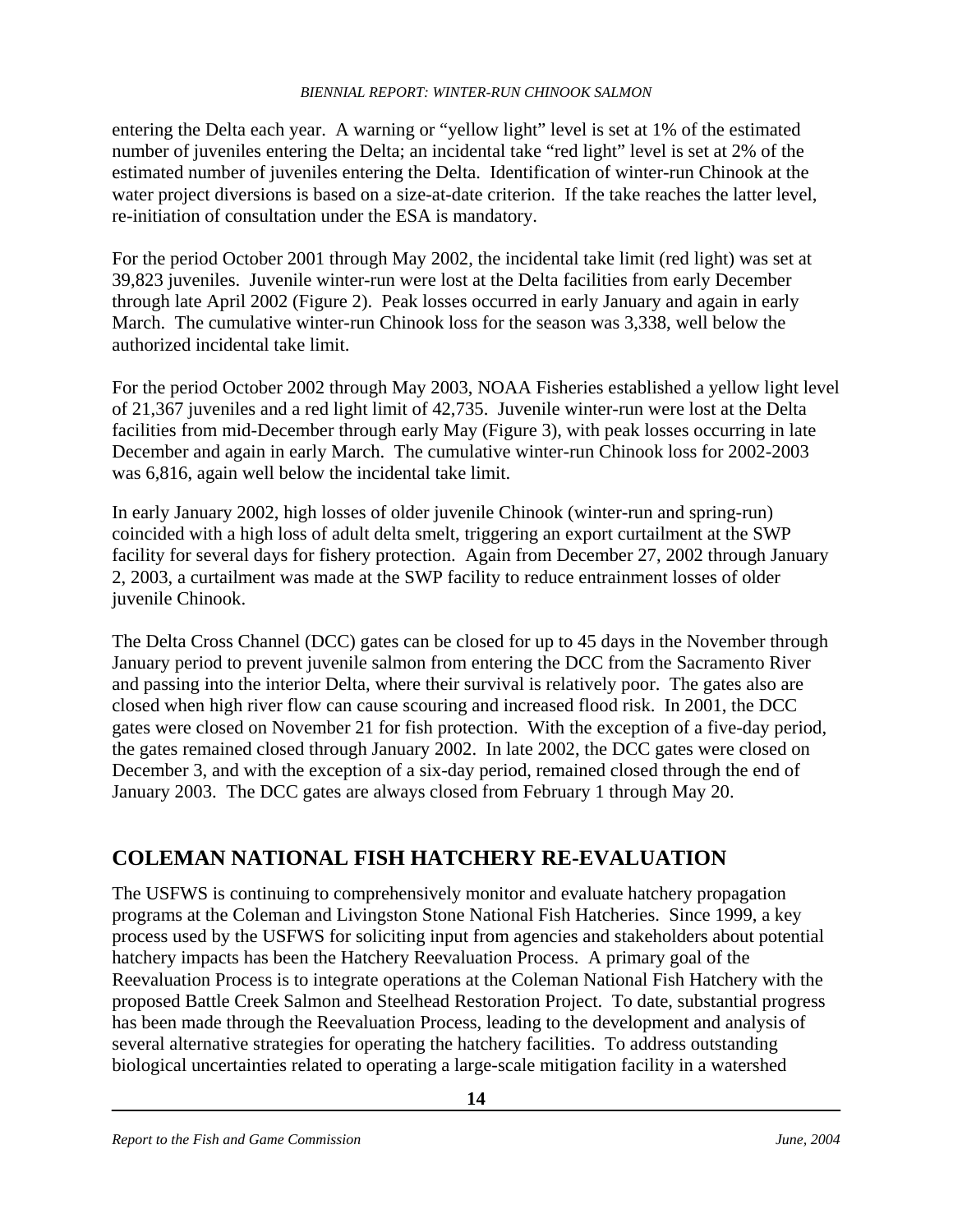targeted for restoration of natural salmonid populations, the USFWS is continuing to work with agencies and stakeholders and plans to develop a Hatchery Adaptive Management Plan (HAMP). The Department will continue to work with the USFWS, other agencies, and stakeholders through the development of the HAMP.

### **UPPER SACRAMENTO RIVER FISH SCREENS**

State-of-the-art fish screens have been installed at several major water diversions on the upper Sacramento River, including Glenn Colusa Irrigation District, Reclamation District 108, and Reclamation District 1004. These projects have involved cooperative efforts of several agencies, and were funded by a variety of sources. Monitoring the effectiveness of these screens continued in 2002 and 2003.

### **ANDERSON-COTTONWOOD IRRIGATION DISTRICT FISH LADDER AND SCREEN**

The antiquated and damaged fish ladders and fish screen at the ACID Dam were replaced in 2001 with state-of-the-art facilities, costing more than \$10 million. Post-project monitoring at the ACID restoration project indicates the new screen and ladders are operating effectively.

### **BATTLE CREEK**

The Battle Creek Restoration Project is an example of a cooperative approach to solving environmental problems through CALFED's ecosystem restoration process. The project design provides future certainty for both the environment and industry in a key watershed. The stream reaches being restored are located in the foothill reaches of Battle Creek where Pacific Gas and Electric Company (PG&E) operates a series of nine hydroelectric dams and canals affecting 42 miles of habitat suitable for all five runs of native anadromous salmonids. The project's environmental documentation is scheduled for completion in 2004. Construction will begin in 2005. The total project cost exceeds \$70 million, of which \$50 million is being provided by CALFED for facility improvements, \$20 million is being provided by PG&E for flow improvements, and \$3 million is being provided by the David and Lucille Packard Foundation for the adaptive management program.

### **IRON MOUNTAIN MINE**

Iron Mountain Mine has had a long history of degrading water quality and significantly impacting anadromous fish populations in the upper Sacramento River. Over the last decade, the U.S. Environmental Protection Agency (EPA) Superfund Program provided significant pollution control by ordering the construction and operation of treatment plants to reduce metal loading, and water control systems to enhance treatment and dilution systems. The pollution control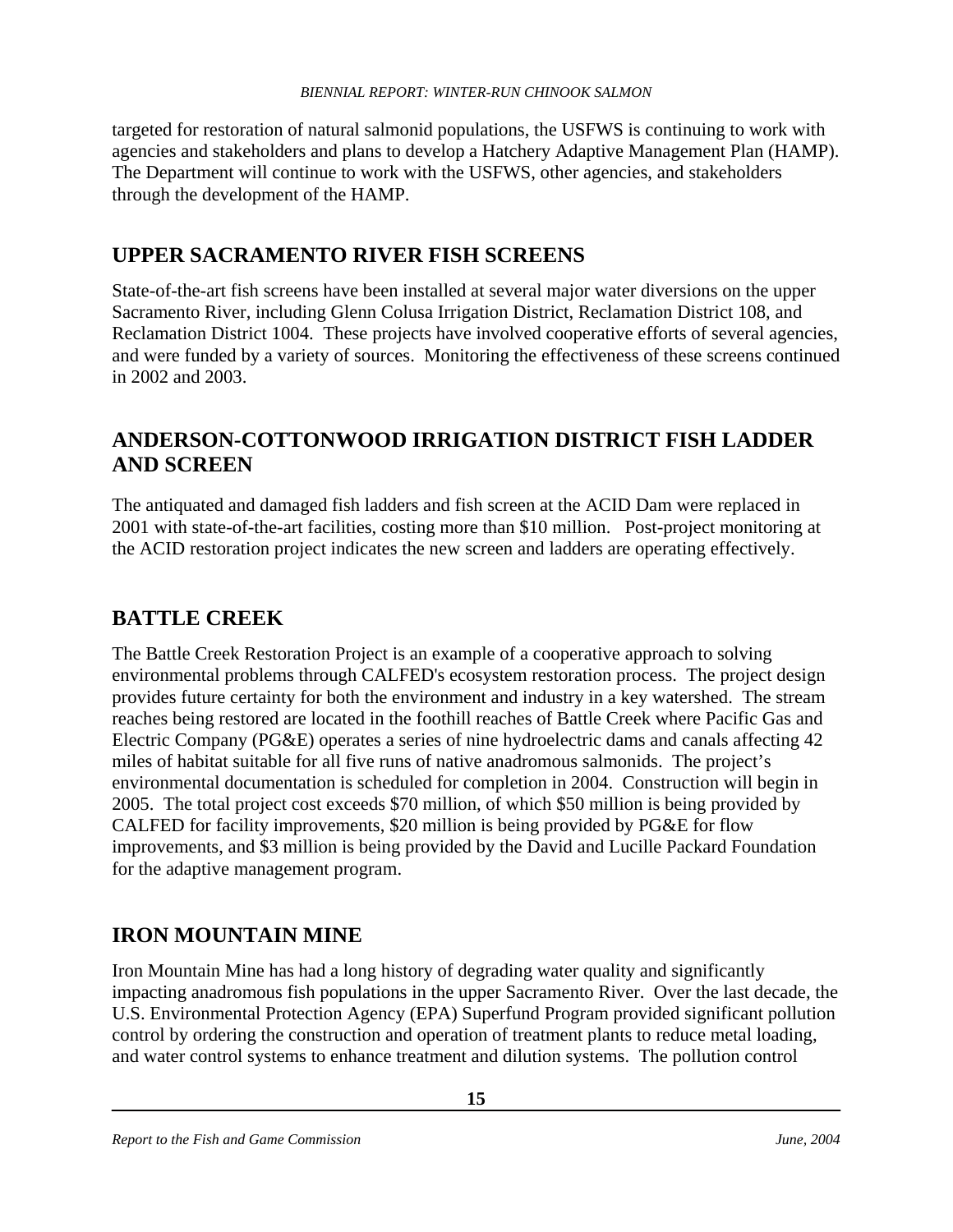system currently in operation removes up to 75% of the toxic metals being emitted from the site. The EPA Superfund Program completed construction of a large new dam on Slickrock Creek to collect and treat additional contaminants, bringing the level of pollution control to approximately 95% reduction of toxic metals. There were no significant exceedances of dissolved metal concentrations in the Sacramento River in 2002 and 2003.

The EPA has also required the establishment of an \$11 million dollar trust fund to be used for salmon restoration in the upper Sacramento River. The fund is intended to compensate for all past damages resulting from the contamination. This restoration fund will be coordinated with other funds directed for the upper Sacramento River from the CALFED program. The Trustee council has funded certain conservation activities in Battle Creek.

### **UPPER SACRAMENTO RIVER WATER TEMPERATURE CONTROL**

Water temperature control in the upper Sacramento River is critical for the restoration/recovery of winter-run Chinook salmon. In past years, significant egg mortality occurred in the upper river due to elevated water temperatures. The NMFS Winter-run Biological Opinion for the operation of the CVP and SWP (February 1993) requires CVP operations to meet specific temperature criteria in the upper river. State Water Resources Control Board Orders 90-5, 91-1, and 92-2 also require compliance with temperature objectives in the upper river. In 1997, construction was completed on the Temperature Control Device (TCD) at Shasta Dam. The TCD allows better temperature management in the river, while allowing power generation.

The Department currently participates in the Upper Sacramento River Temperature Task Group, an interagency team composed of representatives of the USFWS, NOAA Fisheries, Western Area Power Administration (WAPA), State Water Resources Control Board, and U.S. Bureau of Reclamation (USBR). The team identifies water management alternatives and TCD operations on a real-time basis that minimize temperature impacts on winter, spring, and fall-run Chinook in the upper river.

In 2002 and 2003, storage and runoff conditions in the Sacramento River basin were sufficient to enable the USBR to manage temperature conditions in the upper river for successful spawning and egg incubation of winter-run Chinook. The TCD generally performed well. Pursuant to the 1993 Biological Opinion, the 2002 compliance point to meet the 56 degree F temperature criteria for spawning and egg incubation was set at Jellys Ferry on the upper Sacramento River. Data from the winter-run Chinook aerial redd surveys in 2002 showed only one winter-run Chinook redd occurring downstream of Jellys Ferry. Very low egg loss due to temperature induced mortality therefore occurred in the 2002 brood year.

The 2003 compliance point to meet the 56 degree F criteria was set at Bend Bridge on the upper Sacramento River. Data from the 2003 winter-run Chinook aerial redd survey showed only three redds occurring downstream of the compliance point. Very low egg loss due to elevated water temperatures therefore occurred in 2003.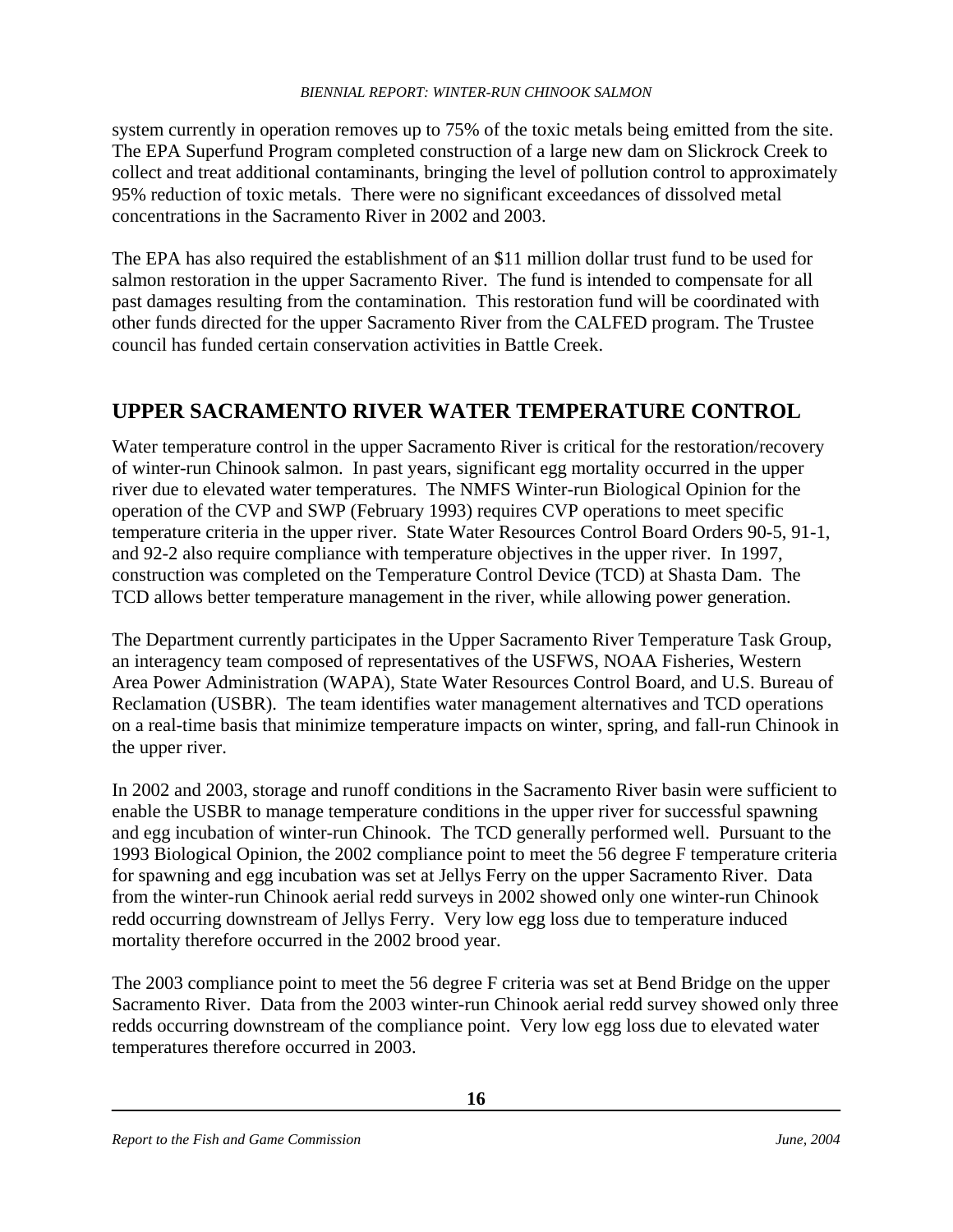The Department will continue to participate in the Upper Sacramento River Temperature Task Group to identify management alternatives for water temperature control on a real-time basis.

### **RED BLUFF DIVERSION DAM PROJECT ALTERNATIVES**

The Red Bluff Diversion Dam (RBDD) has had more than a 30-year history of seriously impairing passage of adult and juvenile anadromous fish. Juvenile migrants have been vulnerable to canal entrainment and high levels of predation at the dam. Adult passage is blocked or delayed due to the inadequate ladders and hydrology of such a large river. Since 1987, the dam gates have been raised seasonally for periods of six to nine months consistent with the NMFS Winter-run Biological Opinion. Monitoring has shown that the nine-month raising of the dam gates allows unimpaired passage of most winter-run Chinook and significantly reduces the congregation of predatory fish below the dam.

An environmental document was completed to evaluate alternatives to provide safe passage of adult and juvenile anadromous fish at RBDD while providing a reliable water supply for agriculture. Alternatives under consideration included various sizes of screened bankside pumping plants and various periods of gate closures. Three feasible alternatives included pumping from bankside plants and raising dam gates for either 9, 10, or 12 months of the year. The latest segment of the winter-run Chinook adult migration would benefit from increased periods of gate removal. The USBR did not select an alternative from among those in the environmental document, leaving the existing operation in place at the dam. The USBR may consider selecting an alternative after completion of a new Biological Opinion for Central Valley Project operations which includes RBDD. The Department will continue to participate in the environmental decision making process for RBDD fish passage.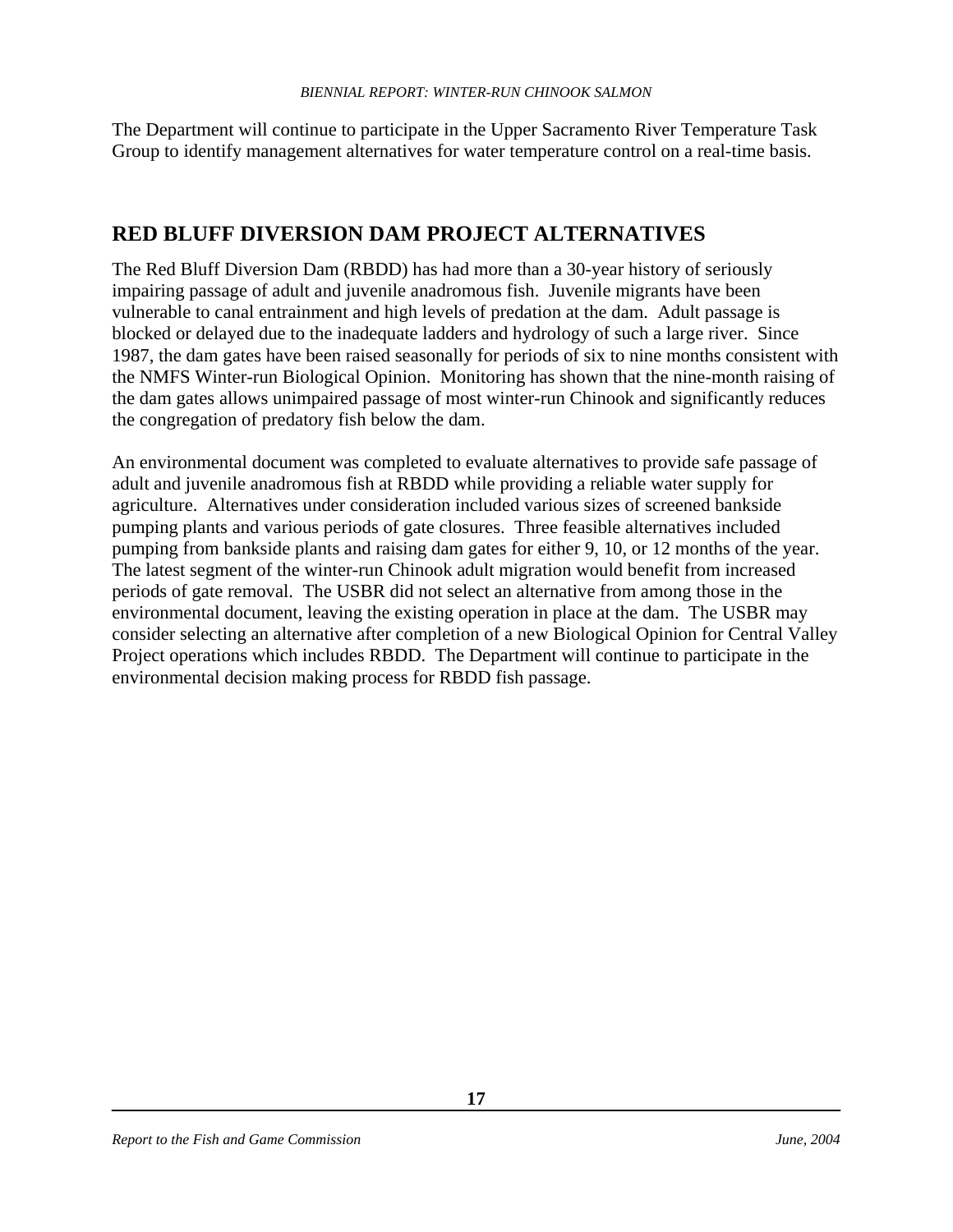| Year | <b>Grilse</b> | <b>Adults</b> | <b>Total</b> | Year | <b>Grilse</b> | <b>Adults</b> | <b>Total</b> |
|------|---------------|---------------|--------------|------|---------------|---------------|--------------|
| 1967 | 24,985        | 32,321        | 57,306       | 1986 | 496           | 2,101         | 2,596        |
| 1968 | 10,299        | 74,115        | 84,414       | 1987 | 277           | 1,909         | 2,186        |
| 1969 | 8,953         | 108,855       | 117,808      | 1988 | 1,008         | 1,878         | 2,886        |
| 1970 | 8,324         | 32,085        | 40,409       | 1989 | 125           | 571           | 696          |
| 1971 | 20,864        | 32,225        | 53,089       | 1990 | 43            | 387           | 430          |
| 1972 | 8,541         | 28,592        | 37,133       | 1991 | 19            | 192           | 211          |
| 1973 | 4,623         | 19,456        | 24,079       | 1992 | 80            | 1,160         | 1,240        |
| 1974 | 3,788         | 18,109        | 21,897       | 1993 | 137           | 250           | 387          |
| 1975 | 7,498         | 15,932        | 23,430       | 1994 | 124           | 62            | 186          |
| 1976 | 8,634         | 26,462        | 35,096       | 1995 | 29            | 1,268         | 1,297        |
| 1977 | 2,186         | 15,028        | 17,214       | 1996 | 629           | 708           | 1,337        |
| 1978 | 1,193         | 23,669        | 24,862       | 1997 | 352           | 528           | 880          |
| 1979 | 113           | 2,251         | 2,364        | 1998 | 924           | 2,079         | 3,002        |
| 1980 | 1,072         | 84            | 1,156        | 1999 | 2,466         | 822           | 3,288        |
| 1981 | 1,744         | 18,297        | 20,041       | 2000 | 789           | 563           | 1,352        |
| 1982 | 270           | 972           | 1,242        | 2001 | 3,827         | 1,696         | 5,523        |
| 1983 | 392           | 1,439         | 1,831        | 2002 | 1,555         | 7,614         | 9,169        |
| 1984 | 1,869         | 794           | 2,663        | 2003 | 3,585         | 6,172         | 9,757        |
| 1985 | 329           | 3,633         | 3,962        |      |               |               |              |

**Table 1. Annual Estimated Winter-run Chinook Salmon Run Size at Red Bluff Diversion Dam, 1967 through 2003.**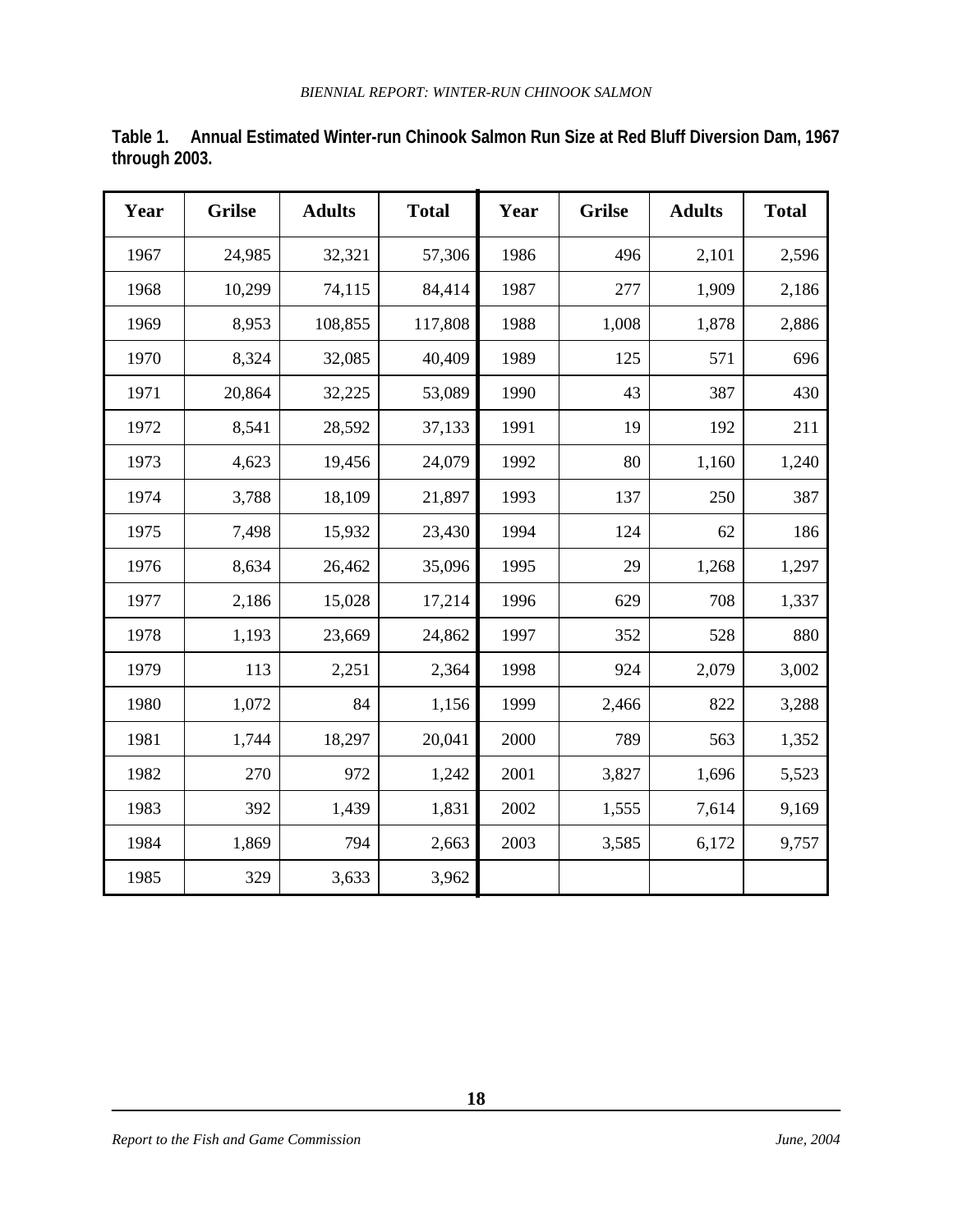| Table 2. Estimated Redd Distribution of Winter-run Chinook Salmon on the Sacramento |
|-------------------------------------------------------------------------------------|
| <b>River by DFG Aerial Counts.</b>                                                  |

| <b>RIVER REACH</b>                                                          | 2002         |               | 2003         |               |
|-----------------------------------------------------------------------------|--------------|---------------|--------------|---------------|
|                                                                             | No.          | $\frac{6}{9}$ | No.          | $\frac{6}{9}$ |
| <b>Keswick Dam to Anderson Cottonwood</b><br>Irrigation District (ACID) Dam | 297          | 48.7          | 578          | 65.8          |
| ACID Dam to Highway 44 Bridge                                               | 134          | 22.0          | 151          | 17.2          |
| Highway 44 Bridge to Airport Road Bridge                                    | 168          | 27.5          | 143          | 16.3          |
| Airport Road Bridge to Balls Ferry Bridge                                   | 7            | 1.1           | 3            | 0.3           |
| <b>Balls Ferry Bridge to Battle Creek</b>                                   | 3            | 0.5           | $\mathbf{0}$ | 0.0           |
| Battle Creek to Jellys Ferry Bridge                                         | $\mathbf 0$  | 0.0           | $\mathbf 0$  | 0.0           |
| Jellys Ferry Bridge to Bend Bridge                                          | $\mathbf 0$  | 0.0           | $\bf{0}$     | 0.0           |
| Bend Bridge to Red Bluff Diversion Dam                                      | $\mathbf{0}$ | 0.0           | $\mathbf{0}$ | 0.0           |
| Red Bluff Diversion Dam to Tehama Bridge                                    | 1            | 0.2           | 3            | 0.3           |
| <b>Estimated Total Number of Redds</b>                                      | 610          |               | 878          |               |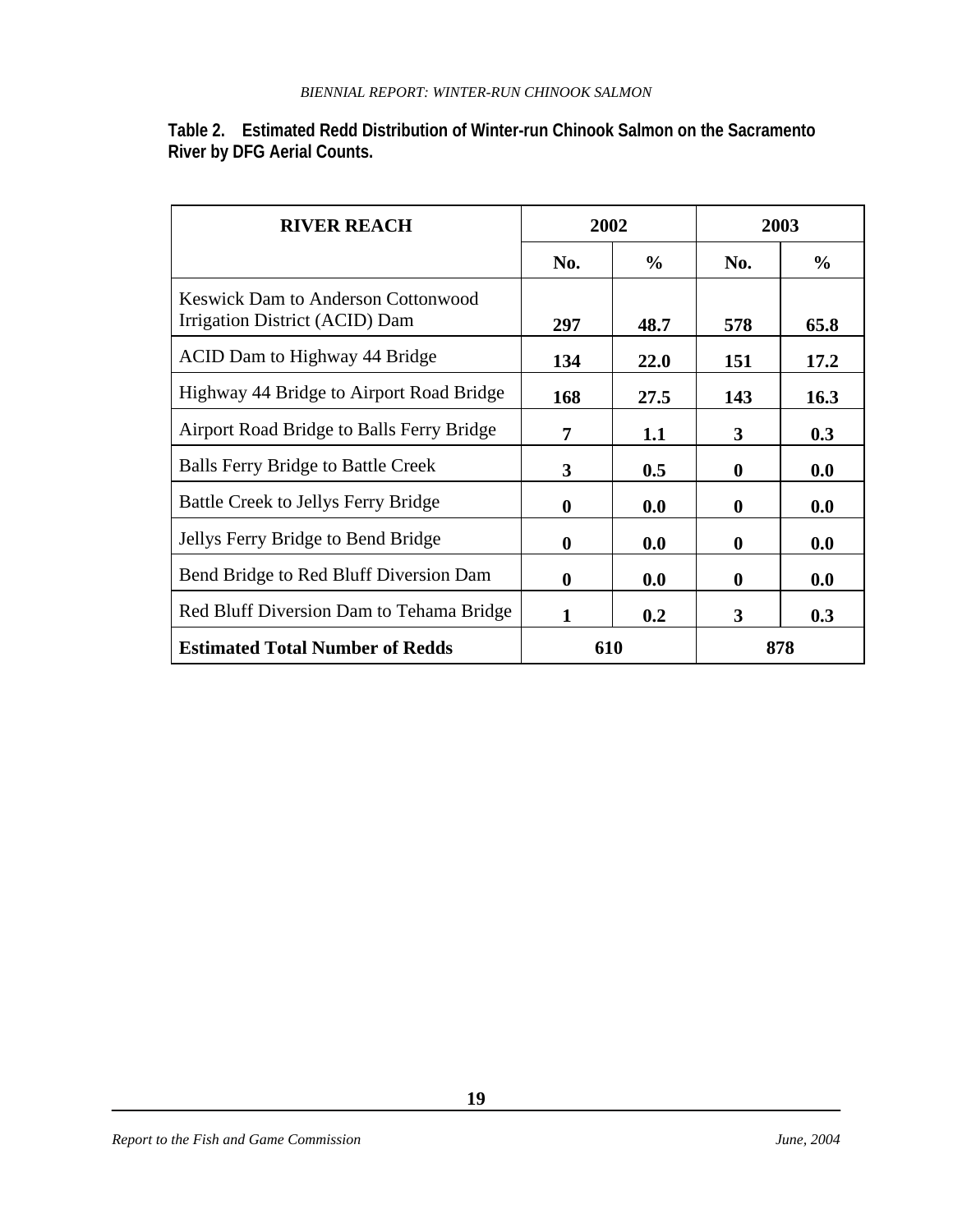

**Figure 1. Winter-run Escapement Estimates Based on Red Bluff Diversion Dam Counts, 1967- 2003.**

**20**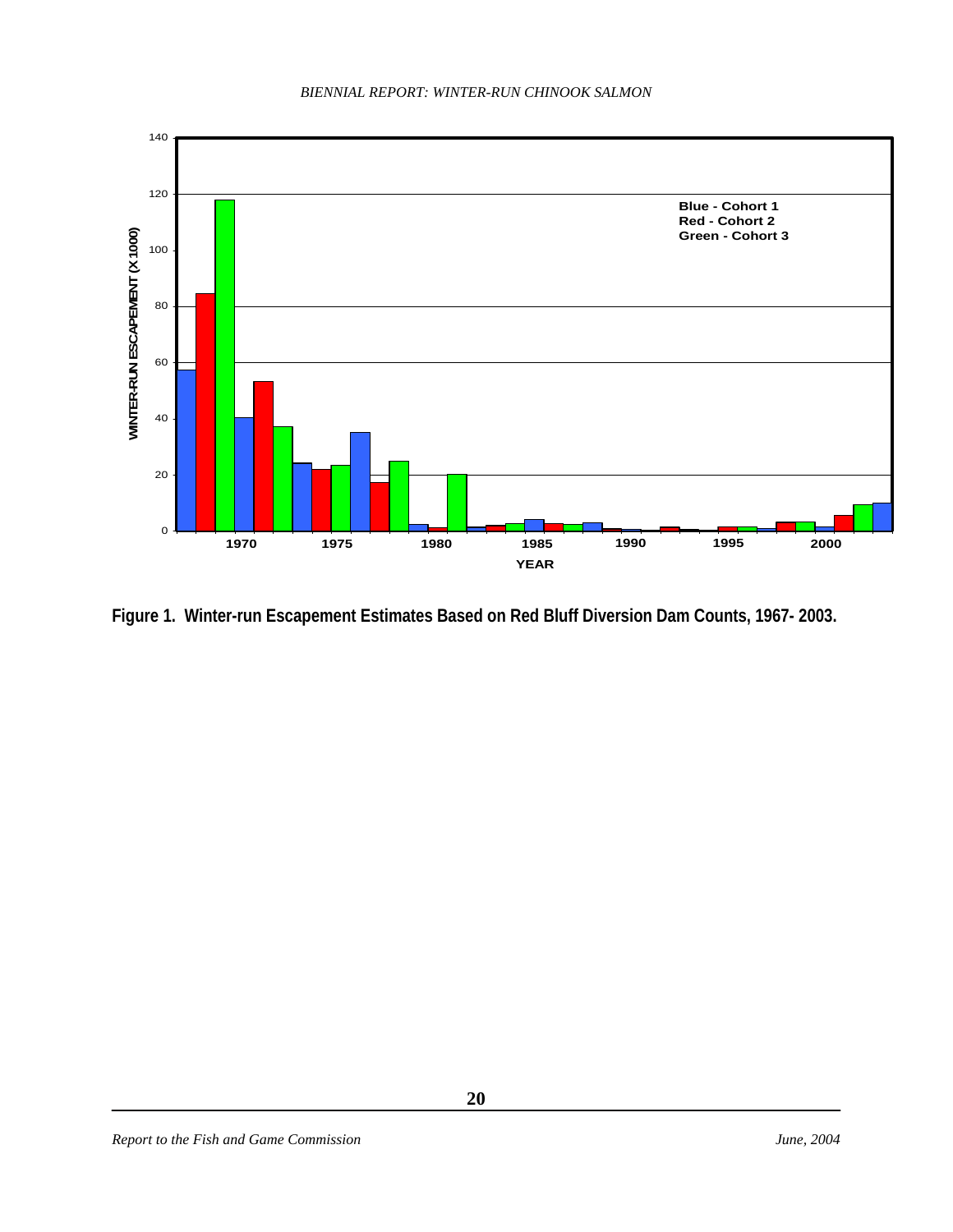

**Figure 2. Juvenile Winter-run Loss at the CVP and SWP Delta Facilities, October 2001 – May 2002.** 



**Figure 3. Juvenile Winter-run Loss at the CVP and SWP Delta Facilities, October 2002 – May 2003.**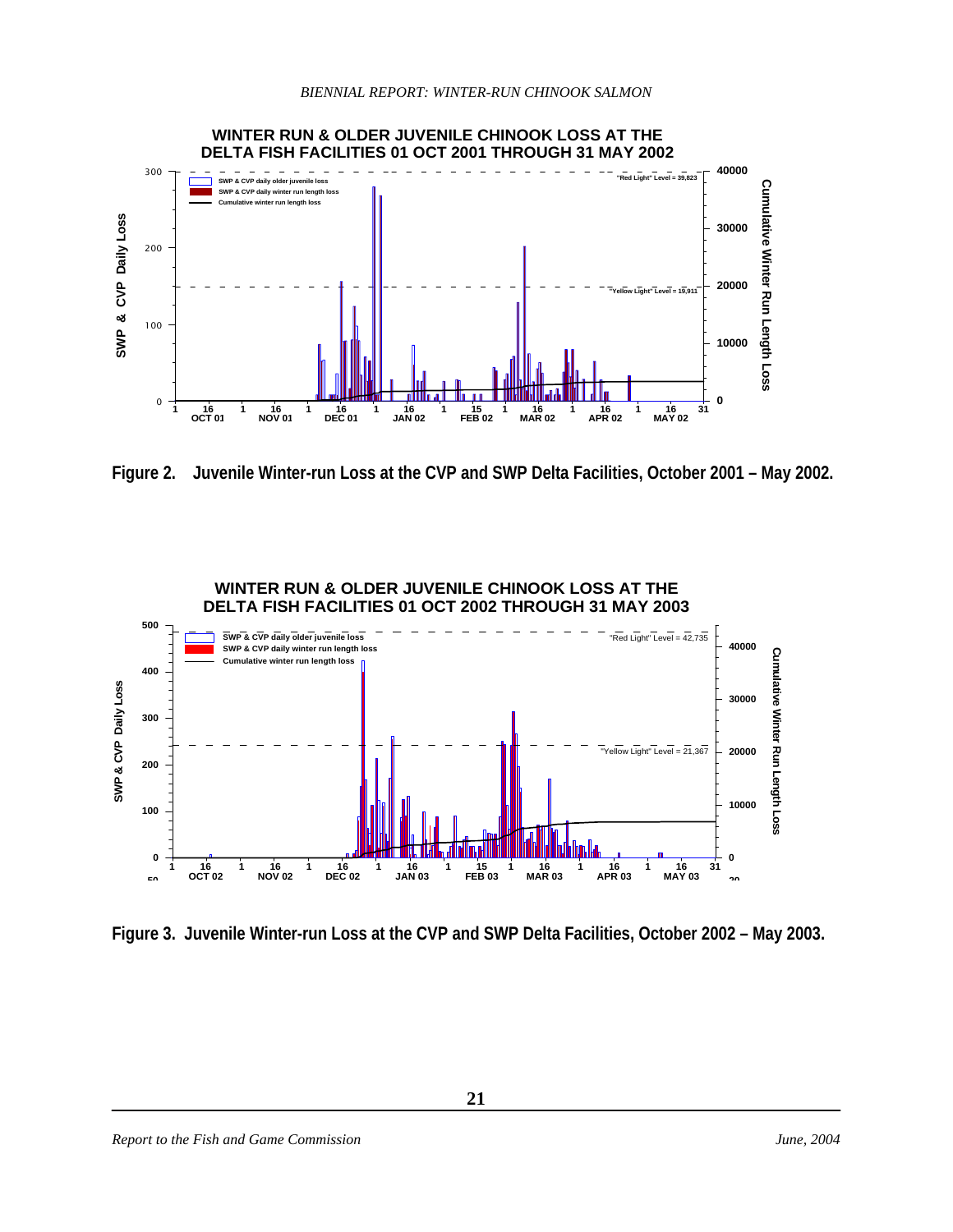### **REFERENCES**

- Arkush, K.D., A.R. Giese, H.L. Mendonca, A.M. McBride, G.D. Marty, and P.W. Hedrick. 2002. Resistance to three pathogens in the endangered winter-run Chinook salmon (*Oncorhynchus tshawytscha*): effects of inbreeding and major histocompatibility complex genotypes. Can. J. Fish. Aquat. Sci. 59: 966-975.
- Banks, M.A., V.K. Rashbrook, M.J. Calavetta, C.A. Dean, and D. Hedgecock. Analysis of microsatellite DNA resolves genetic structure and diversity of Chinook salmon (*Oncorhynchus tshawytscha*) in California's Central Valley. 2000. Canadian Journal of Fisheries and Aquatic Sciences 57: 915-927.
- Bartley, D., B. Bentley, J. Brodziak, R. Gomulkiewicz, M. Mangel, and G.A.E. Gall. 1992. Geographic variation in population genetic structure of Chinook salmon from California and Oregon. U.S. National Marine Fisheries Service Fishery Bulletin 90:77-100 (authorship amended per errata, Fishery Bulletin 90[3]:iii).
- Garza, J. C. 2001. Comprehensive assessment of genetic population structure and diversity for Central Valley Chinook salmon. Research proposal to CALFED.
- Hallock, R.J. and F.W. Fisher. 1985. Status of winter-run Chinook salmon (*Oncorhynchus tshawytscha*) in the Sacramento River. Calif. Dept. of Fish and Game, Anad. Fish. Br., Office Rept., January 25, 1985. 28 pp.
- Hallock, R.J. and R.R. Reisenbichler. 1980. Freshwater and ocean returns of marked winter-run and late fall-run Chinook salmon, *Oncorhynchus tshawytscha*, from the Sacramento River. Calif. Dept. of Fish and Game, Anad. Fish. Br., Office Rept. September 15, 1980. 9 pp.
- Hedgecock, D., M. Banks, V. Rashbrook, H. Fitzgerald, S. Sabatino, D. Churikov, W. Eichert, and P. Hedgecock. 2001. Genetic maintenance of hatchery and natural origin winter-run Chinook salmon. Anadromous Fish Restoration Program Cooperative Agreement between U.C. Davis and USFWS, 1998-2001. Final Report.
- Kim, T.J., K.M. Parker, and P.W. Hedrick. 1999. Major histochemical complex differentiation in Sacramento River Chinook salmon. Genetics. 151:1115-1122.
- Myers, J.M., and ten coauthors. 1998. Status Review of Chinook salmon from Washington, Idaho, Oregon, and California. NOAA Technical Memorandum NMFS-NWFSC-35.
- National Marine Fisheries Service. 1997. Proposed recovery plan for the Sacramento River winter-run Chinook salmon. Southwest Region, Long Beach, CA. August 1997.